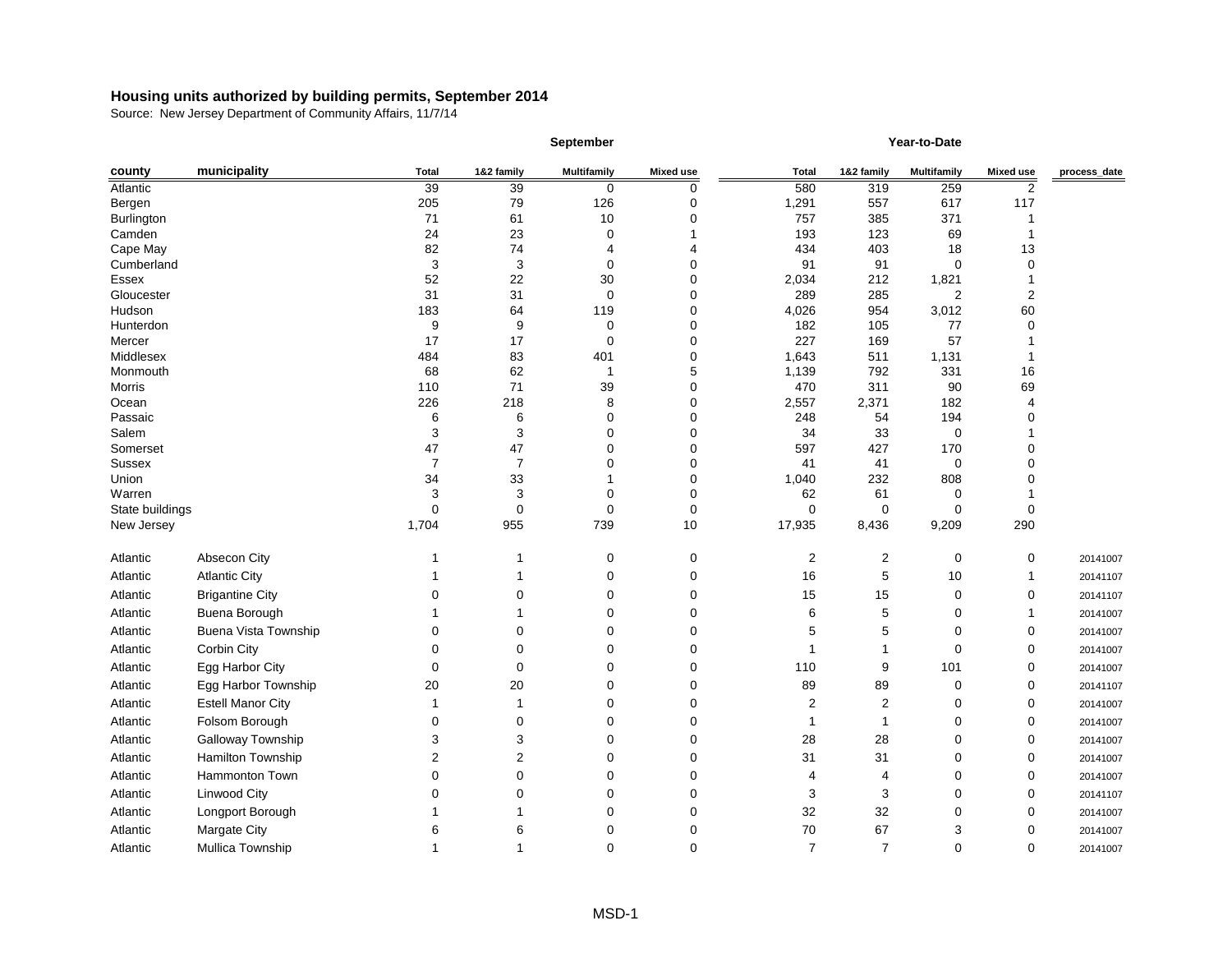|          |                            |              |            | <b>September</b>   |                  | Year-to-Date |                |                    |                  |              |
|----------|----------------------------|--------------|------------|--------------------|------------------|--------------|----------------|--------------------|------------------|--------------|
| county   | municipality               | <b>Total</b> | 1&2 family | <b>Multifamily</b> | <b>Mixed use</b> | <b>Total</b> | 1&2 family     | <b>Multifamily</b> | <b>Mixed use</b> | process_date |
| Atlantic | Northfield City            | 0            | $\Omega$   | 0                  | 0                | 6            | 6              | 0                  | 0                | 20141007     |
| Atlantic | Pleasantville City         | U            |            | 0                  | 0                | 147          | 2              | 145                | $\Omega$         | 20141107     |
| Atlantic | Port Republic City         |              |            | 0                  |                  | 0            | 0              | 0                  | 0                | 20141007     |
| Atlantic | <b>Somers Point City</b>   |              |            | 0                  |                  |              |                | O                  | 0                | 20141107     |
| Atlantic | <b>Ventnor City</b>        |              |            | 0                  |                  | 2            | 2              |                    | 0                | 20141007     |
| Atlantic | Weymouth Township          |              |            | 0                  | O                | 2            | $\overline{2}$ |                    |                  | 20141007     |
| Bergen   | Allendale Borough          |              |            | 0                  |                  | 37           | 37             |                    |                  | 20141107     |
| Bergen   | Alpine Borough             | O            |            | 0                  | U                | 3            | 3              | O                  | O                | 20141007     |
| Bergen   | <b>Bergenfield Borough</b> | No report    | No report  | No report          | No report        | 6            | 6              |                    | 0                | Missing data |
| Bergen   | Bogota Borough             | 0            | n          | 0                  | 0                |              | 0              |                    |                  | 20141007     |
| Bergen   | Carlstadt Borough          |              |            | 0                  |                  |              |                |                    |                  | 20141007     |
| Bergen   | Cliffside Park Borough     |              |            | 0                  | U                | 33           | 18             | 15                 |                  | 20141007     |
| Bergen   | Closter Borough            |              |            | 0                  | 0                | 8            | 8              | 0                  | O                | 20141007     |
| Bergen   | Cresskill Borough          |              |            | 0                  | 0                | 6            | 6              | 0                  | ∩                | 20141107     |
| Bergen   | Demarest Borough           | O            |            | 0                  | 0                | 8            | 8              | ∩                  | 0                | 20141007     |
| Bergen   | Dumont Borough             |              |            | 0                  |                  | 3            | 3              |                    |                  | 20141107     |
| Bergen   | Elmwood Park Borough       |              |            | 0                  |                  | 5            | 5              | O                  | 0                | 20141007     |
| Bergen   | East Rutherford Borough    |              |            | 0                  |                  | 2            | 2              | ∩                  | ∩                | 20141007     |
| Bergen   | Edgewater Borough          |              |            | 0                  | 0                | 131          | 31             | 100                |                  | 20141007     |
| Bergen   | Emerson Borough            |              |            | 2                  | 0                |              | 5              | 2                  |                  | 20141007     |
| Bergen   | <b>Englewood City</b>      | C            |            | 0                  | 0                | 6            | 3              | 0                  | 3                | 20141107     |
| Bergen   | Englewood Cliffs Borough   |              |            | 0                  | O                | 13           | 13             | 0                  | $\Omega$         | 20141107     |
| Bergen   | Fair Lawn Borough          |              |            | 0                  | O                | 48           | 2              | 46                 | $\Omega$         | 20141107     |
| Bergen   | Fairview Borough           | 0            |            | 0                  | U                |              |                | $\Omega$           | O                | 20141007     |
| Bergen   | Fort Lee Borough           | 10           | 10         | 0                  | 0                | 28           | 23             | 5                  | O                | 20141007     |
| Bergen   | Franklin Lakes Borough     |              |            | 0                  |                  | 13           | 13             | $\Omega$           | 0                | 20141007     |
| Bergen   | <b>Garfield City</b>       | 12           |            | 12                 |                  | 130          | 2              | 128                | 0                | 20141007     |
| Bergen   | Glen Rock Borough          | 0            |            | 0                  |                  | 6            | 6              | 0                  | 0                | 20141007     |
| Bergen   | Hackensack City            | 0            |            | 0                  | 0                | 95           | 0              | 95                 | $\mathbf 0$      | 20141107     |
| Bergen   | Harrington Park Borough    | 0            |            | 0                  | 0                | 0            | 0              | 0                  | 0                | 20141007     |
| Bergen   | Hasbrouck Heights Boroug   | 0            |            | 0                  | 0                | 3            | 3              | 0                  | $\Omega$         | 20141007     |
| Bergen   | Haworth Borough            | 0            |            | 0                  | 0                | 6            | 6              | 0                  | $\Omega$         | 20141007     |
| Bergen   | Hillsdale Borough          | 0            |            | 0                  | 0                |              | 0              |                    | 0                | 20141007     |
| Bergen   | Ho-Ho-Kus Borough          | 0            |            | 0                  | O                |              | 4              |                    | $\Omega$         | 20141107     |
| Bergen   | Leonia Borough             | 0            |            | 0                  | O                |              |                | ∩                  |                  | 20141007     |
| Bergen   | Little Ferry Borough       | 0            |            | 0                  | 0                |              |                | ∩                  |                  | 20141007     |
| Bergen   | Lodi Borough               | 0            | 0          | 0                  | 0                | 2            | 2              | 0                  | 0                | 20141007     |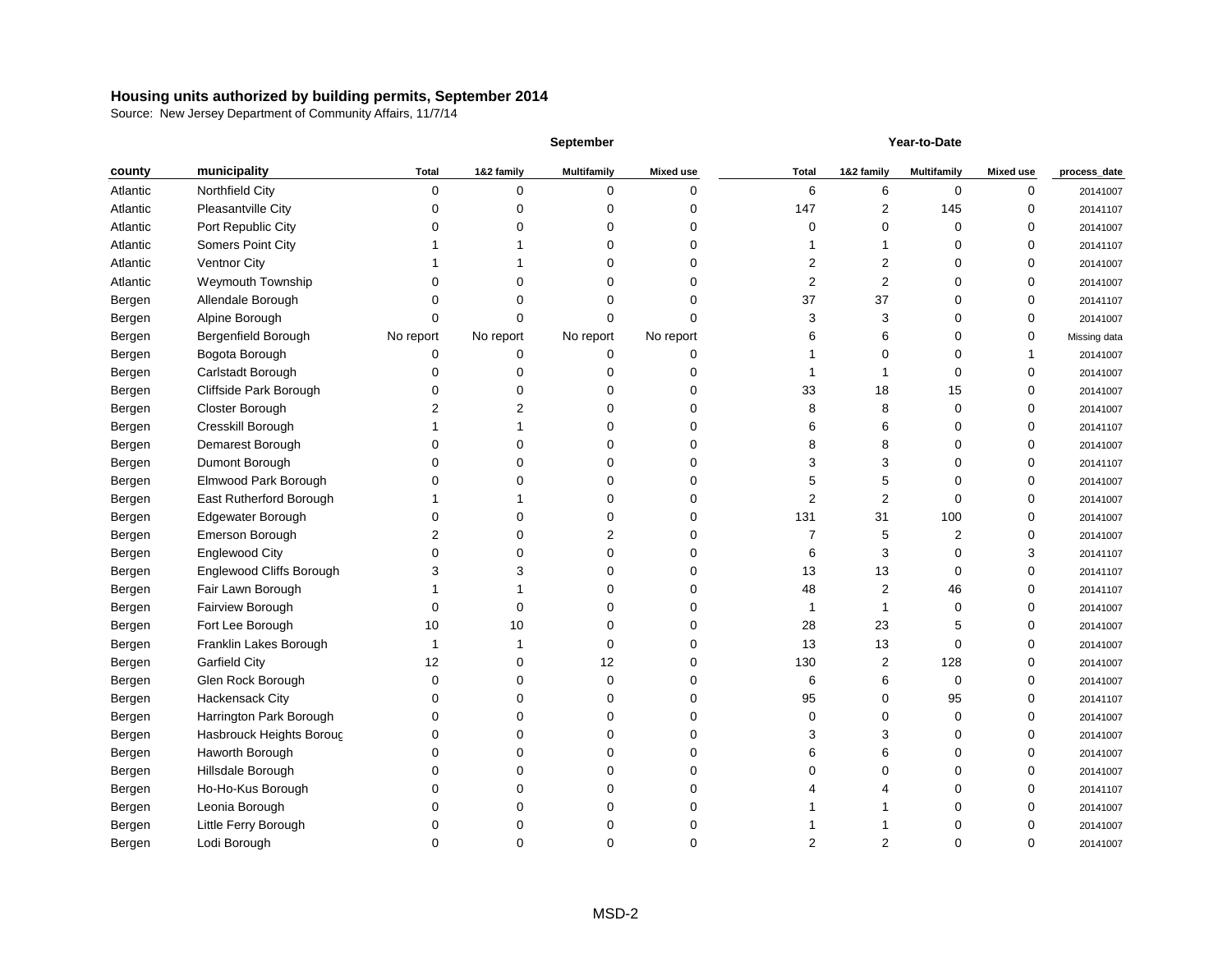|        | <b>September</b>               |              |            |                    | Year-to-Date     |              |            |                    |                  |              |
|--------|--------------------------------|--------------|------------|--------------------|------------------|--------------|------------|--------------------|------------------|--------------|
| county | municipality                   | <b>Total</b> | 1&2 family | <b>Multifamily</b> | <b>Mixed use</b> | <b>Total</b> | 1&2 family | <b>Multifamily</b> | <b>Mixed use</b> | process_date |
| Bergen | Lyndhurst Township             | 0            | $\Omega$   | 0                  | 0                | 4            | 2          | 0                  | 2                | 20141007     |
| Bergen | Mahwah Township                |              |            | O                  | ი                | 114          | 10         | 0                  | 104              | 20141007     |
| Bergen | Maywood Borough                |              |            | O                  |                  |              | 4          | 0                  | $\Omega$         | 20141007     |
| Bergen | Midland Park Borough           |              |            |                    |                  |              |            |                    |                  | 20141007     |
| Bergen | Montvale Borough               | З            |            |                    |                  | 6            | 6          |                    |                  | 20141107     |
| Bergen | Moonachie Borough              |              |            | ი                  |                  |              |            |                    |                  | 20141007     |
| Bergen | New Milford Borough            |              |            |                    |                  |              |            |                    |                  | 20141007     |
| Bergen | North Arlington Borough        |              |            | O                  | O                |              |            |                    |                  | 20141007     |
| Bergen | Northvale Borough              |              |            | ი                  | 0                |              | 2          |                    |                  | 20141007     |
| Bergen | Norwood Borough                |              |            | U                  | O                |              | 5          |                    |                  | 20141107     |
| Bergen | Oakland Borough                |              |            |                    |                  |              |            |                    |                  | 20141007     |
| Bergen | Old Tappan Borough             |              |            | O                  |                  |              |            |                    |                  | 20141007     |
| Bergen | Oradell Borough                |              |            |                    |                  |              | 8          |                    |                  | 20141107     |
| Bergen | Palisades Park Borough         |              |            | 0                  | 0                | 63           | 63         | 0                  | ∩                | 20141007     |
| Bergen | Paramus Borough                |              |            | O                  | O                | 14           | 14         | 0                  |                  | 20141007     |
| Bergen | Park Ridge Borough             |              |            |                    |                  | 6            | 6          |                    |                  | 20141007     |
| Bergen | Ramsey Borough                 |              |            |                    |                  |              | 5          | O                  |                  | 20141007     |
| Bergen | Ridgefield Borough             |              |            |                    |                  |              | 4          |                    |                  | 20141007     |
| Bergen | <b>Ridgefield Park Village</b> |              |            | O                  | ი                |              | 0          |                    |                  | 20141107     |
| Bergen | Ridgewood Village              |              |            |                    |                  |              | 8          |                    |                  | 20141107     |
| Bergen | River Edge Borough             |              |            | U                  | 0                | 3            | 3          | 0                  |                  | 20141107     |
| Bergen | <b>River Vale Township</b>     | 51           |            | 50                 |                  | 65           | 5          | 60                 |                  | 20141007     |
| Bergen | Rochelle Park Township         | 0            |            | 0                  | 0                | O            | 0          | 0                  | ∩                | 20141007     |
| Bergen | Rockleigh Borough              |              |            | ი                  |                  |              |            |                    |                  | 20141007     |
| Bergen | Rutherford Borough             |              |            | O                  |                  |              |            |                    |                  | 20141007     |
| Bergen | Saddle Brook Township          |              |            |                    |                  |              | 3          |                    |                  | 20141007     |
| Bergen | Saddle River Borough           |              |            |                    |                  |              |            |                    |                  | 20141007     |
| Bergen | South Hackensack Twp           | 0            |            |                    |                  |              | 0          | 0                  | ∩                | 20141007     |
| Bergen | <b>Teaneck Township</b>        | 63           |            | 62                 | 0                | 77           | 15         | 62                 | $\mathbf 0$      | 20141007     |
| Bergen | <b>Tenafly Borough</b>         | 4            |            | 0                  | 0                | 20           | 20         | 0                  | 0                | 20141007     |
| Bergen | Teterboro Borough              | 0            |            | 0                  | 0                | 0            | 0          | 0                  | 0                | 20141007     |
| Bergen | Upper Saddle River Borou       | 3            | 3          | $\Omega$           | 0                | 19           | 19         | 0                  | 0                | 20141007     |
| Bergen | Waldwick Borough               | 0            |            | 0                  | 0                | 16           | 16         | 0                  | ∩                | 20141007     |
| Bergen | Wallington Borough             | 3            | 3          | 0                  | 0                | 5            | 5          | 0                  | 0                | 20141007     |
| Bergen | Washington Township            | $\mathbf 0$  | ∩          | 0                  | 0                | 0            | 0          | 0                  | ∩                | 20141007     |
| Bergen | Westwood Borough               | 0            |            | 0                  | 0                | 2            | 2          | 0                  |                  | 20141007     |
| Bergen | Woodcliff Lake Borough         | $\mathbf 0$  | 0          | 0                  | 0                | 3            | 3          | 0                  | 0                | 20141007     |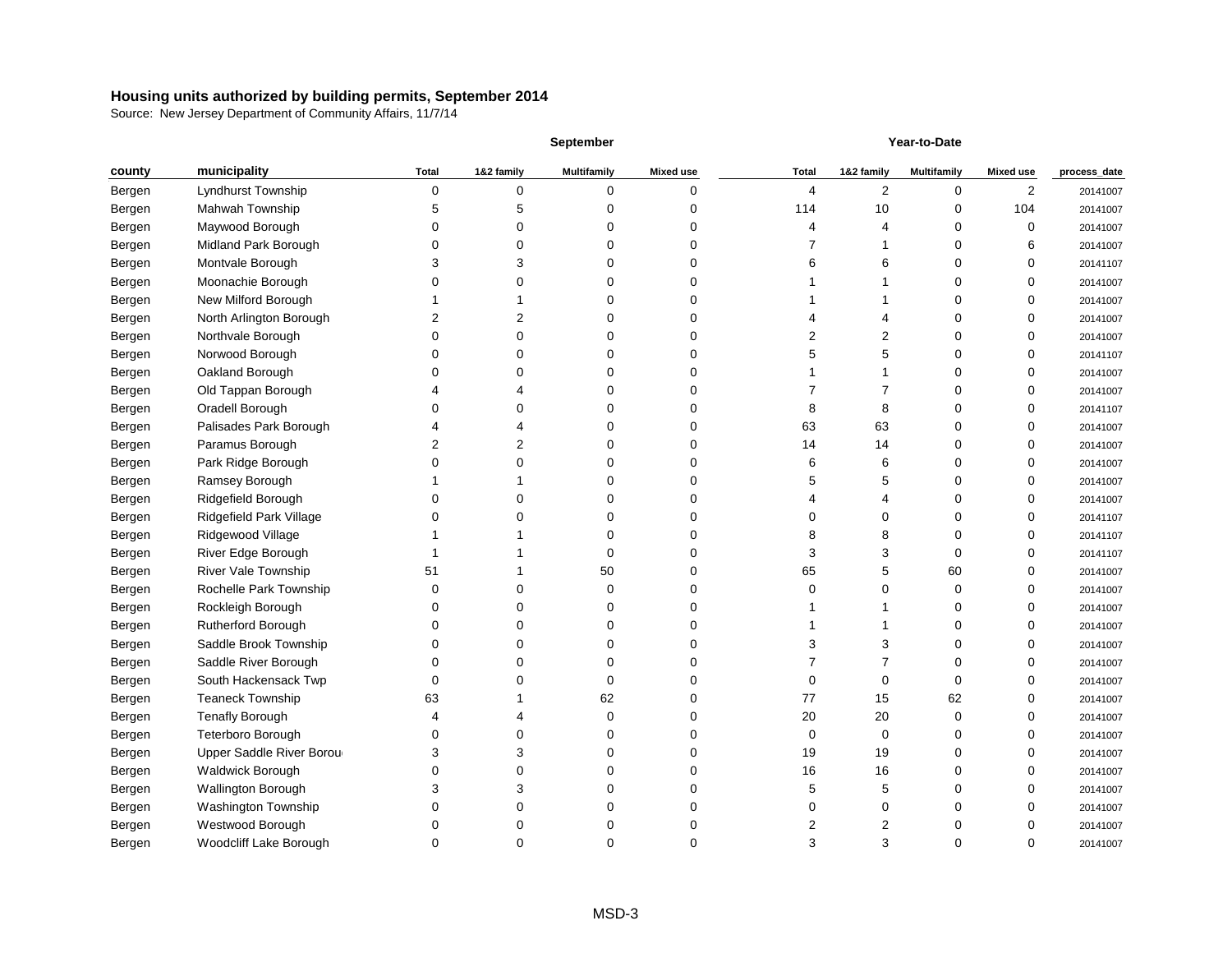|                   |                                |              |            | <b>September</b>   |                  |              |            | Year-to-Date       |                  |              |
|-------------------|--------------------------------|--------------|------------|--------------------|------------------|--------------|------------|--------------------|------------------|--------------|
| county            | municipality                   | <b>Total</b> | 1&2 family | <b>Multifamily</b> | <b>Mixed use</b> | <b>Total</b> | 1&2 family | <b>Multifamily</b> | <b>Mixed use</b> | process_date |
| Bergen            | Wood-Ridge Borough             | 23           | 23         | 0                  | 0                | 190          | 86         | 104                | ∩                | 20141007     |
| Bergen            | <b>Wyckoff Township</b>        |              |            |                    |                  |              | 6          | 0                  |                  | 20141007     |
| Burlington        | <b>Bass River Township</b>     |              |            |                    |                  | З            | 3          |                    |                  | 20141007     |
| Burlington        | <b>Beverly City</b>            |              |            |                    |                  |              | 0          | O                  |                  | 20141107     |
| Burlington        | <b>Bordentown City</b>         |              |            |                    |                  |              | 3          |                    |                  | 20141007     |
| Burlington        | <b>Bordentown Township</b>     |              |            |                    |                  | 68           |            | 67                 |                  | 20141107     |
| Burlington        | <b>Burlington City</b>         |              |            |                    |                  | 55           |            | 54                 |                  | 20141107     |
| Burlington        | <b>Burlington Township</b>     |              |            | O                  | 0                | 64           | 64         | 0                  |                  | 20141107     |
| Burlington        | <b>Chesterfield Township</b>   |              |            |                    |                  | 37           | 37         |                    |                  | 20141007     |
| Burlington        | Cinnaminson Township           | 10           | 10         | O                  |                  | 29           | 29         |                    |                  | 20141107     |
| Burlington        | Delanco Township               | ∩            |            |                    |                  |              | 0          |                    |                  | 20141007     |
| Burlington        | Delran Township                |              |            | O                  |                  |              | 0          |                    |                  | 20141007     |
| Burlington        | Eastampton Township            |              |            |                    |                  |              | 0          |                    |                  | 20141007     |
| Burlington        | <b>Edgewater Park Township</b> | 0            |            | O                  |                  |              | 0          | 0                  |                  | 20141007     |
| Burlington        | Evesham Township               | 11           |            | 10                 |                  | 62           | 18         | 44                 |                  | 20141007     |
| Burlington        | Fieldsboro Borough             |              |            | O                  |                  | 0            | 0          | 0                  |                  | 20141007     |
| Burlington        | Florence Township              |              |            |                    |                  | 15           | 15         |                    |                  | 20141007     |
| Burlington        | Hainesport Township            |              |            |                    |                  |              |            |                    |                  | 20141007     |
| Burlington        | Lumberton Township             |              |            |                    |                  |              |            |                    |                  | 20141007     |
| Burlington        | Mansfield Township             |              |            |                    |                  | 8            | 8          |                    |                  | 20141007     |
| Burlington        | Maple Shade Township           | 3            |            | O                  | 0                | 8            | 8          |                    |                  | 20141007     |
| Burlington        | <b>Medford Township</b>        | 10           | 10         | O                  |                  | 70           | 70         |                    |                  | 20141007     |
| Burlington        | Medford Lakes Borough          | 0            |            | O                  |                  | 2            | 2          |                    |                  | 20141107     |
| Burlington        | Moorestown Township            | 11           | 11         |                    |                  | 49           | 49         | 0                  | ∩                | 20141007     |
| Burlington        | Mount Holly Township           |              |            |                    |                  | 132          | 48         | 84                 |                  | 20141007     |
| Burlington        | Mount Laurel Township          |              |            |                    |                  | 10           | 8          |                    |                  | 20141007     |
| Burlington        | New Hanover Township           |              |            |                    |                  | 2            | 2          |                    |                  | Missing data |
| Burlington        | North Hanover Township         |              |            |                    |                  |              |            |                    |                  | 20141007     |
| <b>Burlington</b> | Palmyra Borough                |              |            |                    |                  |              | 0          |                    | 0                | 20141107     |
| Burlington        | Pemberton Borough              |              |            | 0                  | 0                |              | 0          | 0                  | ∩                | Missing data |
| Burlington        | Pemberton Township             |              |            | O                  |                  |              |            |                    |                  | 20141007     |
| Burlington        | Riverside Township             |              |            | O                  | 0                |              | 0          |                    |                  | 20141007     |
| Burlington        | <b>Riverton Borough</b>        |              |            |                    |                  |              | 2          |                    |                  | 20141007     |
| Burlington        | Shamong Township               |              |            | O                  |                  |              | 0          |                    |                  | 20141007     |
| Burlington        | Southampton Township           |              |            |                    |                  |              |            |                    |                  | 20141107     |
| Burlington        | Springfield Township           | 0            |            | Ω                  |                  |              | 0          | 0                  |                  | 20141007     |
| Burlington        | Tabernacle Township            | 0            | 0          | 0                  | 0                |              | 3          | 0                  |                  | 20141107     |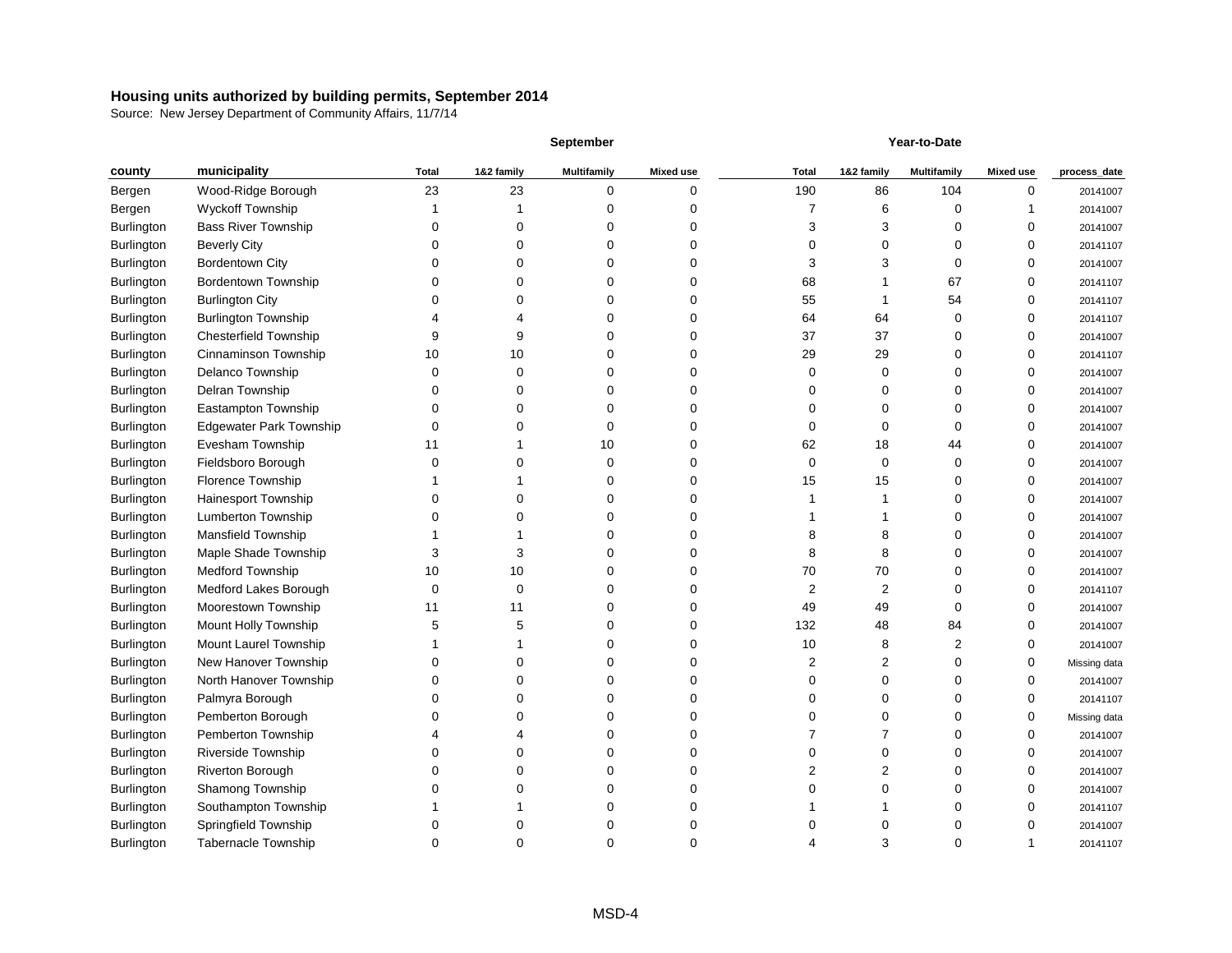|                   |                            |              |            | September          |                  |              |            | Year-to-Date       |                  |              |
|-------------------|----------------------------|--------------|------------|--------------------|------------------|--------------|------------|--------------------|------------------|--------------|
| county            | municipality               | <b>Total</b> | 1&2 family | <b>Multifamily</b> | <b>Mixed use</b> | <b>Total</b> | 1&2 family | <b>Multifamily</b> | <b>Mixed use</b> | process_date |
| <b>Burlington</b> | Washington Township        | 0            | $\Omega$   | 0                  | 0                | 2            | 2          | $\Omega$           | ∩                | 20141007     |
| Burlington        | Westampton Township        | n            |            |                    |                  | n            | 0          |                    |                  | 20141007     |
| Burlington        | Willingboro Township       |              |            |                    |                  | 122          | 2          | 120                |                  | 20141007     |
| Burlington        | <b>Woodland Township</b>   |              |            |                    |                  | O            | 0          | <sup>0</sup>       |                  | 20141107     |
| Burlington        | Wrightstown Borough        |              |            |                    |                  |              | 0          |                    |                  | 20141107     |
| Camden            | Audubon Borough            |              |            |                    |                  |              |            |                    |                  | 20141007     |
| Camden            | Audubon Park Borough       | No report    | No report  | No report          | No report        |              | 0          |                    |                  | Missing data |
| Camden            | Barrington Borough         |              |            | O                  | 0                |              | 4          |                    |                  | 20141007     |
| Camden            | Bellmawr Borough           |              |            |                    |                  |              | 0          |                    |                  | 20141007     |
| Camden            | Berlin Borough             |              |            |                    |                  |              | 0          |                    |                  | 20141007     |
| Camden            | <b>Berlin Township</b>     |              |            |                    |                  | 23           | 23         |                    |                  | 20141007     |
| Camden            | Brooklawn Borough          |              |            |                    |                  |              | 0          |                    |                  | 20141007     |
| Camden            | Camden City                |              |            |                    |                  |              |            |                    |                  | 20141007     |
| Camden            | Cherry Hill Township       |              |            |                    |                  | 14           | 14         |                    |                  | 20141007     |
| Camden            | <b>Chesilhurst Borough</b> |              |            |                    |                  |              | 2          |                    |                  | 20141007     |
| Camden            | <b>Clementon Borough</b>   |              |            |                    |                  |              | 0          |                    |                  | 20141007     |
| Camden            | Collingswood Borough       |              |            |                    |                  |              | 0          |                    |                  | 20141007     |
| Camden            | Gibbsboro Borough          |              |            |                    |                  |              | 0          |                    |                  | 20141007     |
| Camden            | <b>Gloucester City</b>     |              |            |                    |                  |              | ი          |                    |                  | 20141107     |
| Camden            | Gloucester Township        |              |            |                    |                  |              | 0          |                    |                  | 20141007     |
| Camden            | Haddon Township            |              |            | U                  | O                | 61           | 0          | 61                 | C                | 20141007     |
| Camden            | Haddonfield Borough        |              |            |                    |                  | 10           | 10         |                    |                  | 20141107     |
| Camden            | Haddon Heights Borough     |              |            |                    |                  |              | 2          |                    | ∩                | Missing data |
| Camden            | Hi-nella Borough           |              |            |                    |                  |              | 0          |                    |                  | 20141007     |
| Camden            | Laurel Springs Borough     |              |            |                    |                  |              | 0          |                    |                  | 20141007     |
| Camden            | Lawnside Borough           |              |            |                    |                  |              |            |                    |                  | 20141007     |
| Camden            | Lindenwold Borough         |              |            |                    |                  |              |            |                    |                  | 20141007     |
| Camden            | Magnolia Borough           | No report    | No report  | No report          | No report        |              |            |                    |                  | Missing data |
| Camden            | Merchantville Borough      | 0            | 0          | 0                  | 0                |              | 0          |                    | 0                | 20141007     |
| Camden            | Mount Ephraim Borough      |              |            | U                  | O                |              |            |                    |                  | 20141007     |
| Camden            | Oaklyn Borough             |              |            |                    |                  |              | 0          |                    |                  | 20141007     |
| Camden            | Pennsauken Township        |              |            | U                  | 0                | 11           | 3          |                    |                  | 20141007     |
| Camden            | Pine Hill Borough          |              |            |                    |                  |              | 0          |                    |                  | 20141007     |
| Camden            | Pine Valley Borough        |              |            |                    |                  |              | O          |                    |                  | 20141107     |
| Camden            | Runnemede Borough          |              |            |                    |                  |              | ი          |                    |                  | 20141007     |
| Camden            | Somerdale Borough          | 8            |            |                    |                  | 37           | 37         |                    |                  | 20141107     |
| Camden            | Stratford Borough          | 2            |            | 0                  |                  | 6            | 5          | 0                  |                  | 20141007     |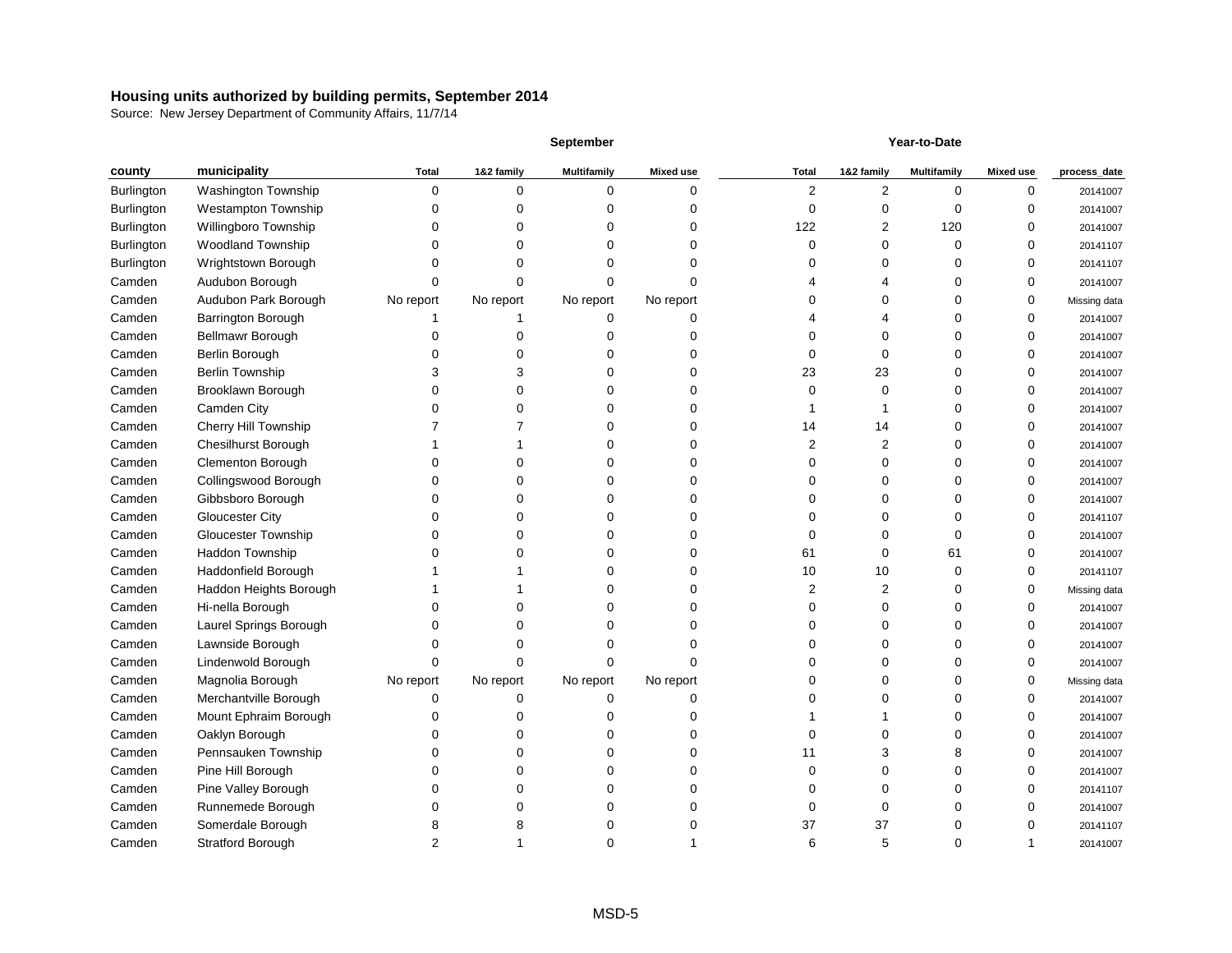|            |                                 |              |            | <b>September</b>   |                  | Year-to-Date |            |                    |                  |              |
|------------|---------------------------------|--------------|------------|--------------------|------------------|--------------|------------|--------------------|------------------|--------------|
| county     | municipality                    | <b>Total</b> | 1&2 family | <b>Multifamily</b> | <b>Mixed use</b> | <b>Total</b> | 1&2 family | <b>Multifamily</b> | <b>Mixed use</b> | process_date |
| Camden     | <b>Tavistock Borough</b>        | 0            | $\Omega$   | 0                  | 0                | 0            | 0          | 0                  | 0                | 20140307     |
| Camden     | Voorhees Township               | C            |            | 0                  | U                | 15           | 15         |                    |                  | 20141107     |
| Camden     | <b>Waterford Township</b>       |              |            | 0                  |                  | 2            | 2          |                    |                  | 20141107     |
| Camden     | Winslow Township                |              |            | ი                  |                  |              | 0          |                    |                  | 20141007     |
| Camden     | Woodlynne Borough               |              |            | 0                  |                  | 0            | 0          |                    | 0                | 20141107     |
| Cape May   | Avalon Borough                  | 13           | 13         | 0                  |                  | 46           | 46         |                    |                  | 20141007     |
| Cape May   | Cape May City                   |              |            | 0                  |                  |              |            |                    |                  | 20141007     |
| Cape May   | Cape May Point Borough          |              |            | 0                  |                  |              | 4          |                    |                  | 20141007     |
| Cape May   | Dennis Township                 |              |            | ი                  |                  |              | 5          |                    | 0                | 20140908     |
| Cape May   | Lower Township                  |              |            | 0                  | U                | 23           | 23         |                    | 0                | 20141107     |
| Cape May   | Middle Township                 |              |            | ი                  |                  | 44           | 37         |                    | 0                | 20141007     |
| Cape May   | North Wildwood City             |              |            | ი                  |                  | 22           | 18         |                    | ∩                | 20141007     |
| Cape May   | Ocean City                      | 35           | 31         | O                  |                  | 186          | 172        |                    | 11               | 20141107     |
| Cape May   | Sea Isle City                   | 14           | 10         |                    | O                | 51           | 47         |                    | $\Omega$         | 20141007     |
| Cape May   | Stone Harbor Borough            | 2            |            | 0                  | 0                | 20           | 20         |                    | 0                | 20141007     |
| Cape May   | <b>Upper Township</b>           | 2            |            | 0                  |                  | 14           | 13         |                    |                  | 20141007     |
| Cape May   | West Cape May Borough           | 0            |            | ი                  |                  | 5            | 5          |                    |                  | 20141107     |
| Cape May   | West Wildwood Borough           |              |            |                    |                  |              | 0          |                    |                  | 20141107     |
| Cape May   | <b>Wildwood City</b>            |              |            | O                  |                  |              | 5          |                    |                  | 20141107     |
| Cape May   | Wildwood Crest Borough          |              |            | 0                  |                  |              | 0          |                    |                  | 20141007     |
| Cape May   | Woodbine Borough                |              |            | 0                  |                  |              |            |                    |                  | 20141007     |
| Cumberland | <b>Bridgeton City</b>           |              |            | ი                  |                  |              |            |                    | 0                | 20141107     |
| Cumberland | <b>Commercial Township</b>      |              |            | 0                  |                  |              |            |                    | ∩                | 20141107     |
| Cumberland | Deerfield Township              |              |            | ი                  |                  |              | ი          |                    |                  | 20141107     |
| Cumberland | Downe Township                  |              |            | 0                  |                  |              | 2          |                    |                  | 20141007     |
| Cumberland | <b>Fairfield Township</b>       |              |            | O                  |                  |              |            |                    |                  | 20141107     |
| Cumberland | <b>Greenwich Township</b>       |              |            |                    |                  |              |            |                    |                  | 20141007     |
| Cumberland | <b>Hopewell Township</b>        | 0            |            | 0                  |                  |              |            | O                  | 0                | 20141007     |
| Cumberland | Lawrence Township               |              |            | 0                  |                  | 0            | 0          | 0                  | 0                | 20141007     |
| Cumberland | Maurice River Township          |              |            | 0                  | 0                | 2            | 2          |                    | 0                | 20141007     |
| Cumberland | Millville City                  |              |            | 0                  | 0                | 8            | 8          |                    | 0                | 20141007     |
| Cumberland | Shiloh Borough                  |              |            | 0                  | 0                |              | 0          |                    | 0                | 20141107     |
| Cumberland | <b>Stow Creek Township</b>      |              |            | 0                  |                  |              |            |                    | 0                | 20141007     |
| Cumberland | <b>Upper Deerfield Township</b> |              |            | 0                  | U                |              |            |                    |                  | 20141107     |
| Cumberland | <b>Vineland City</b>            |              |            | 0                  |                  | 73           | 73         | ∩                  |                  | 20141007     |
| Essex      | <b>Belleville Township</b>      |              |            | 0                  |                  | 86           | 0          | 86                 |                  | 20141107     |
| Essex      | <b>Bloomfield Township</b>      | 0            | 0          | 0                  | 0                | 558          | 2          | 556                | 0                | 20141007     |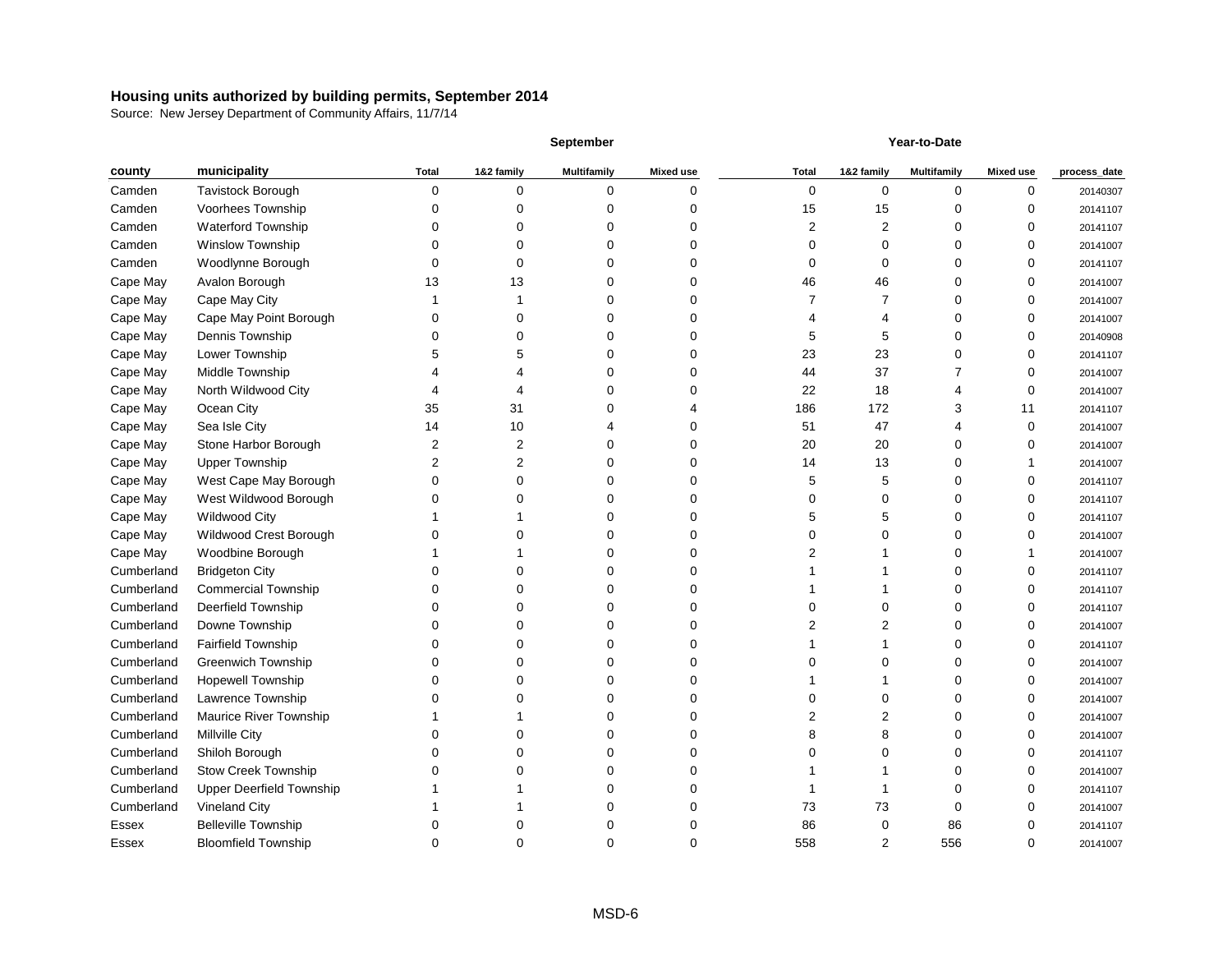|              |                             |                |            | <b>September</b>   |                  | Year-to-Date |                |                    |                  |              |
|--------------|-----------------------------|----------------|------------|--------------------|------------------|--------------|----------------|--------------------|------------------|--------------|
| county       | municipality                | <b>Total</b>   | 1&2 family | <b>Multifamily</b> | <b>Mixed use</b> | <b>Total</b> | 1&2 family     | <b>Multifamily</b> | <b>Mixed use</b> | process_date |
| Essex        | Caldwell Borough            | 0              | 0          | 0                  | 0                | 0            | 0              | 0                  | 0                | 20141007     |
| Essex        | <b>Cedar Grove Township</b> |                |            |                    | 0                |              |                | U                  | 0                | 20141007     |
| Essex        | East Orange City            |                |            |                    | 0                | 13           | 13             |                    |                  | 20141007     |
| Essex        | Essex Fells Borough         |                |            |                    | n                |              | 3              |                    | 0                | 20141007     |
| Essex        | <b>Fairfield Township</b>   |                |            |                    |                  |              | 0              |                    | 0                | 20141007     |
| Essex        | Glen Ridge Borough          |                |            |                    | 0                |              |                |                    | O                | 20141107     |
| Essex        | Irvington Township          |                |            |                    | 0                |              | 6              |                    |                  | 20141007     |
| <b>Essex</b> | Livingston Township         |                |            |                    | 0                | 32           | 32             |                    | 0                | 20141107     |
| Essex        | Maplewood Township          |                |            |                    | O                | 3            | $\overline{2}$ |                    |                  | 20141107     |
| Essex        | Millburn Township           | 3              |            | ი                  | 0                | 25           | 25             | ∩                  | 0                | 20141107     |
| Essex        | Montclair Township          | 0              |            | U                  | 0                | 263          | 5              | 258                | 0                | 20141007     |
| Essex        | <b>Newark City</b>          | 42             | 12         | 30                 | 0                | 589          | 32             | 557                | 0                | 20141007     |
| Essex        | North Caldwell Borough      | 0              | 0          | ი                  | 0                | 25           | 25             | 0                  | 0                | 20141007     |
| Essex        | Nutley Township             |                |            |                    | 0                | 3            |                | 2                  | 0                | 20141007     |
| Essex        | City of Orange Township     |                |            |                    | 0                | 147          | 0              | 147                | O                | 20141007     |
| Essex        | Roseland Borough            |                |            |                    | 0                |              |                | 0                  |                  | 20141107     |
| Essex        | South Orange Village        |                |            |                    | 0                | 216          |                | 215                | 0                | 20141007     |
| Essex        | Verona Township             |                |            |                    | 0                | 43           | 43             | 0                  | 0                | 20141007     |
| <b>Essex</b> | West Caldwell Township      |                |            | ი                  | 0                | 5            | 5              | O                  | 0                | 20141007     |
| Essex        | West Orange Township        |                |            |                    | 0                | 8            | 8              |                    | 0                | 20141007     |
| Gloucester   | Clayton Borough             |                |            | ი                  | 0                | 35           | 35             | O                  | 0                | 20141007     |
| Gloucester   | Deptford Township           | 2              |            |                    | 0                | 33           | 33             | ∩                  | 0                | 20141107     |
| Gloucester   | East Greenwich Township     | $\Omega$       |            | ი                  | 0                | 24           | 22             | 2                  | 0                | 20141007     |
| Gloucester   | Elk Township                |                |            |                    | ი                |              |                |                    |                  | 20141007     |
| Gloucester   | Franklin Township           |                |            |                    | ი                | 6            | 6              |                    |                  | 20141107     |
| Gloucester   | Glassboro Borough           |                |            |                    | n                | 40           | 40             |                    |                  | 20141007     |
| Gloucester   | <b>Greenwich Township</b>   |                |            |                    |                  |              |                |                    |                  | 20141007     |
| Gloucester   | Harrison Township           |                |            |                    | O                | 32           | 30             | Ω                  | 2                | 20141007     |
| Gloucester   | Logan Township              |                |            | 0                  | 0                | 0            | 0              | Ω                  | 0                | 20141107     |
| Gloucester   | Mantua Township             | 0              |            | 0                  | 0                | 0            | 0              | O                  | 0                | 20141107     |
| Gloucester   | Monroe Township             | $\overline{c}$ | 2          | 0                  | 0                | 35           | 35             |                    | 0                | 20141007     |
| Gloucester   | National Park Borough       | 0              | ∩          | 0                  | 0                | 0            | 0              | O                  | 0                | 20141007     |
| Gloucester   | Newfield Borough            |                |            |                    | 0                |              | 0              |                    | 0                | 20141107     |
| Gloucester   | Paulsboro Borough           | 0              |            | 0                  | 0                |              | 0              | O                  | O                | 20141007     |
| Gloucester   | Pitman Borough              | ∩              |            |                    | 0                |              | 0              | ∩                  |                  | 20141107     |
| Gloucester   | South Harrison Township     | 0              |            | 0                  | 0                |              | 0              | 0                  |                  | 20141007     |
| Gloucester   | Swedesboro Borough          |                |            | 0                  | 0                | 2            | $\overline{2}$ | $\mathbf 0$        | 0                | 20141007     |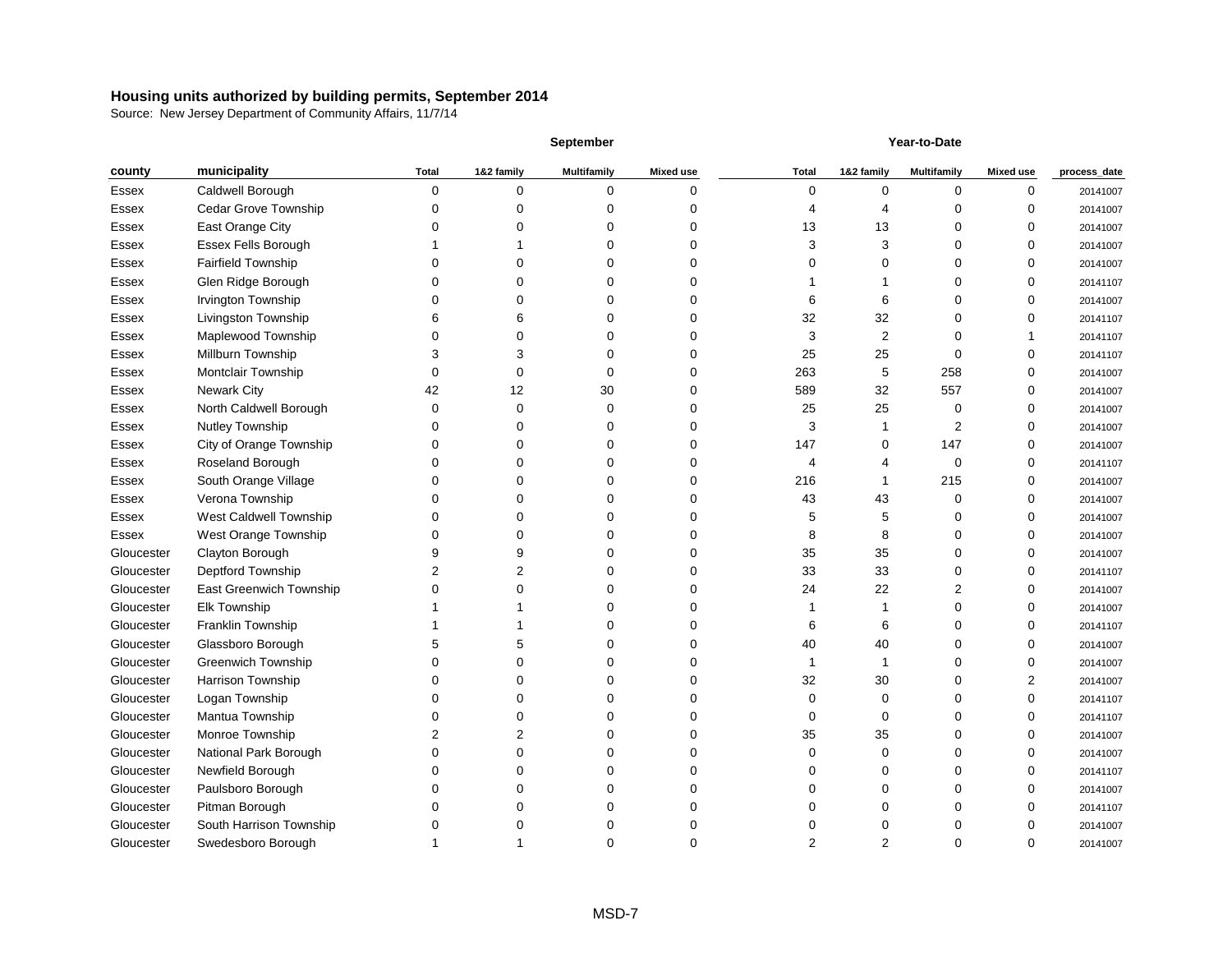|            |                           |              |            | <b>September</b>   |                  |              |            | Year-to-Date       |                  |              |
|------------|---------------------------|--------------|------------|--------------------|------------------|--------------|------------|--------------------|------------------|--------------|
| county     | municipality              | <b>Total</b> | 1&2 family | <b>Multifamily</b> | <b>Mixed use</b> | <b>Total</b> | 1&2 family | <b>Multifamily</b> | <b>Mixed use</b> | process_date |
| Gloucester | Washington Township       | 0            | 0          | 0                  | 0                | 0            | 0          | 0                  | 0                | 20141007     |
| Gloucester | Wenonah Borough           | O            |            | ი                  | 0                | ∩            | 0          | O                  | O                | 20141107     |
| Gloucester | West Deptford Township    | O            |            | 0                  |                  | 12           | 12         |                    |                  | 20141007     |
| Gloucester | Westville Borough         |              |            |                    |                  | $\Omega$     | 0          |                    |                  | 20141107     |
| Gloucester | <b>Woodbury City</b>      |              |            |                    |                  |              |            |                    |                  | 20141007     |
| Gloucester | Woodbury Heights Boroug   |              |            |                    | O                | $\cup$       | 0          |                    |                  | 20141107     |
| Gloucester | <b>Woolwich Township</b>  |              |            |                    |                  | 67           | 67         |                    |                  | 20141007     |
| Hudson     | <b>Bayonne City</b>       |              |            | U                  | 0                | 34           | 34         |                    |                  | 20141007     |
| Hudson     | East Newark Borough       |              |            | ი                  | 0                | $\Omega$     | 0          |                    | 0                | 20141007     |
| Hudson     | <b>Guttenberg Town</b>    | 0            |            | 0                  | 0                |              | 0          |                    |                  | 20141007     |
| Hudson     | Harrison Town             | 106          | 2          | 104                | 0                | 462          | 14         | 448                |                  | 20141007     |
| Hudson     | Hoboken City              | 12           | 0          | 12                 | 0                | 171          | 4          | 167                | 0                | 20141007     |
| Hudson     | Jersey City               | 57           | 54         | 3                  | 0                | 2,235        | 886        | 1,349              | 0                | 20141007     |
| Hudson     | Kearny Town               | 0            | 0          | O                  | 0                | 154          | 4          | 150                | ∩                | 20141007     |
| Hudson     | North Bergen Township     | O            |            |                    |                  | 0            | 0          | 0                  |                  | 20141007     |
| Hudson     | Secaucus Town             | 0            |            | ი                  | O                | 323          | 9          | 314                | 0                | 20141007     |
| Hudson     | <b>Union City</b>         | No report    | No report  | No report          | No report        | 24           | 0          | 24                 | 0                | Missing data |
| Hudson     | Weehawken Township        | 0            | 0          | 0                  | 0                | 505          |            | 504                | $\Omega$         | 20141107     |
| Hudson     | West New York Town        |              |            | 0                  | 0                | 114          | 2          | 56                 | 56               | 20141007     |
| Hunterdon  | Alexandria Township       |              |            | 0                  | 0                | 3            | 3          | 0                  | 0                | 20141007     |
| Hunterdon  | <b>Bethlehem Township</b> |              |            | 0                  | 0                |              | 2          | O                  | 0                | 20141007     |
| Hunterdon  | <b>Bloomsbury Borough</b> |              |            | ი                  | O                |              |            |                    | 0                | 20141007     |
| Hunterdon  | Califon Borough           | O            |            | 0                  | 0                | $\Omega$     | 0          | 0                  | ∩                | 20141007     |
| Hunterdon  | <b>Clinton Town</b>       |              |            | ი                  | O                | 62           | 2          | 60                 |                  | 20141007     |
| Hunterdon  | Clinton Township          |              |            | O                  |                  |              |            | 0                  |                  | 20141007     |
| Hunterdon  | Delaware Township         | O            |            |                    |                  |              | 2          |                    |                  | 20141107     |
| Hunterdon  | East Amwell Township      |              |            |                    |                  | O            | 0          |                    |                  | 20141007     |
| Hunterdon  | Flemington Borough        | 0            |            |                    | O                | O            | O          | O                  | 0                | 20141007     |
| Hunterdon  | Franklin Township         |              |            | 0                  |                  | 6            | 6          |                    | $\mathbf 0$      | 20141007     |
| Hunterdon  | Frenchtown Borough        |              |            | O                  | 0                |              |            |                    | 0                | 20141007     |
| Hunterdon  | Glen Gardner Borough      |              |            | 0                  |                  |              |            |                    |                  | 20141007     |
| Hunterdon  | Hampton Borough           | 0            |            | U                  | O                |              |            |                    | 0                | 20141007     |
| Hunterdon  | High Bridge Borough       | No report    | No report  | No report          | No report        |              | 0          |                    |                  | Missing data |
| Hunterdon  | <b>Holland Township</b>   |              |            | 0                  | O                |              |            |                    |                  | 20141007     |
| Hunterdon  | Kingwood Township         |              |            |                    | 0                |              | 3          |                    |                  | 20141007     |
| Hunterdon  | Lambertville City         |              |            | O                  |                  |              |            |                    |                  | 20141007     |
| Hunterdon  | Lebanon Borough           | 0            | 0          | 0                  | 0                | 0            | 0          | 0                  | 0                | 20141007     |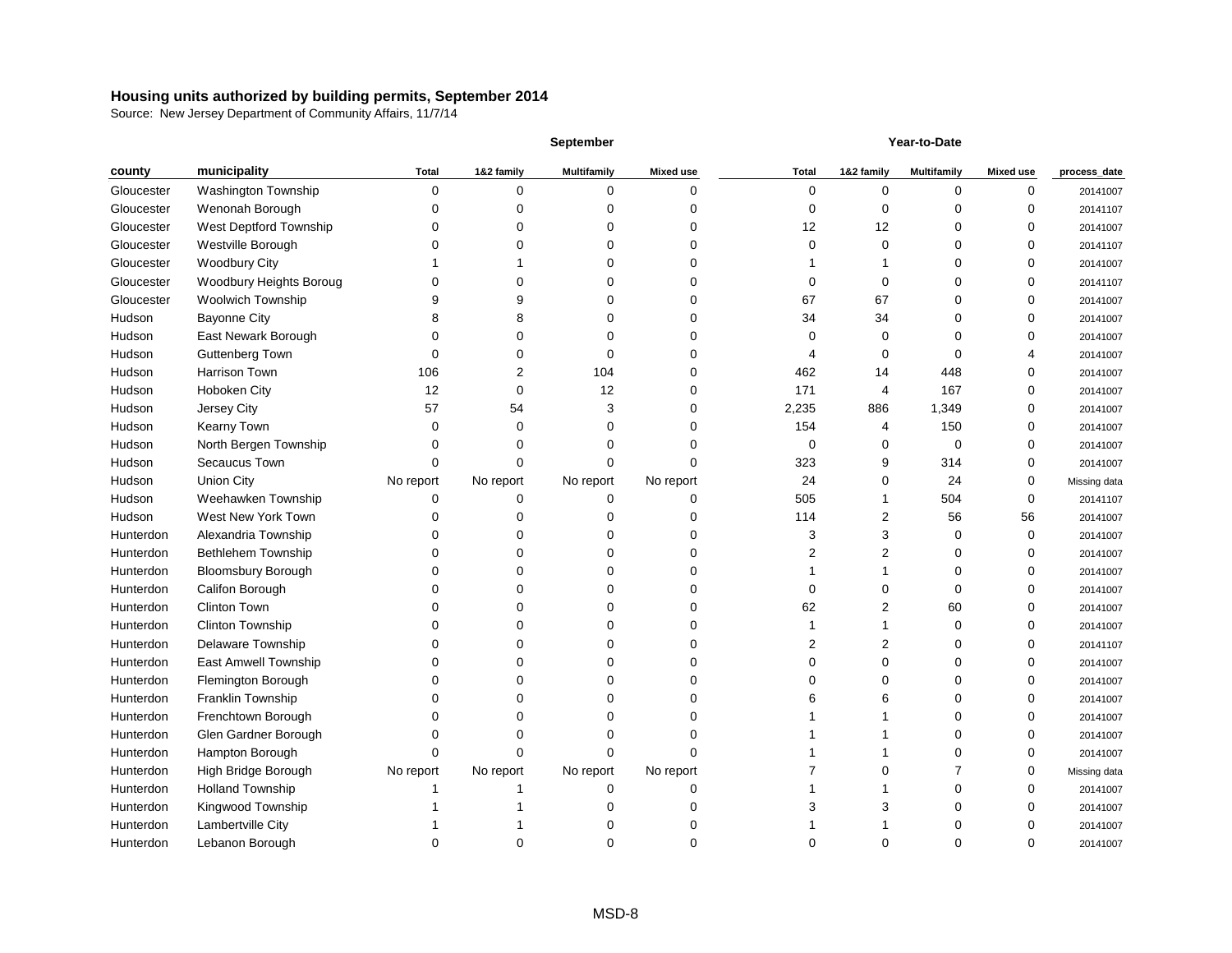|           |                                |                  |            | <b>September</b>   |                  |                      |            | Year-to-Date       |                  |                  |
|-----------|--------------------------------|------------------|------------|--------------------|------------------|----------------------|------------|--------------------|------------------|------------------|
| county    | municipality                   | <b>Total</b>     | 1&2 family | <b>Multifamily</b> | <b>Mixed use</b> | <b>Total</b>         | 1&2 family | <b>Multifamily</b> | <b>Mixed use</b> | process_date     |
| Hunterdon | Lebanon Township               | 0                | 0          | 0                  |                  | 3                    | 3          | 0                  | 0                | 20141007         |
| Hunterdon | Milford Borough                |                  |            |                    |                  |                      | 0          | ∩                  | $\Omega$         | 20141007         |
| Hunterdon | Raritan Township               |                  |            |                    |                  | 32                   | 32         |                    |                  | 20141007         |
| Hunterdon | Readington Township            |                  |            |                    |                  | 47                   | 38         |                    |                  | 20141007         |
| Hunterdon | Stockton Borough               |                  |            |                    |                  |                      |            |                    |                  | 20141107         |
| Hunterdon | Tewksbury Township             |                  |            |                    |                  |                      |            |                    |                  | 20141007         |
| Hunterdon | Union Township                 |                  |            |                    |                  |                      |            |                    |                  | 20141007         |
| Hunterdon | West Amwell Township           |                  |            |                    |                  |                      |            |                    |                  | 20141007         |
| Mercer    | East Windsor Township          |                  |            |                    |                  |                      |            |                    |                  | 20141007         |
| Mercer    | Ewing Township                 |                  |            |                    |                  |                      |            |                    |                  | 20141007         |
| Mercer    | Hamilton Township              | 10               | 10         |                    |                  | 105                  | 101        |                    |                  | 20141107         |
| Mercer    | Hightstown Borough             |                  | 0          |                    |                  | O                    | ∩          |                    |                  | 20141007         |
| Mercer    | Hopewell Borough               |                  |            |                    |                  |                      |            |                    |                  | 20141007         |
| Mercer    | <b>Hopewell Township</b>       |                  | 3          |                    |                  | 17                   | 17         |                    |                  | 20141007         |
| Mercer    | Lawrence Township              |                  |            |                    |                  |                      | 5          |                    |                  | 20141007         |
| Mercer    | Pennington Borough             |                  |            |                    |                  |                      | ∩          | ∩                  | 0                | 20141007         |
| Mercer    | Princeton Borough              | Princeton (1114) |            |                    |                  | See Princeton (1114) |            |                    |                  | See Princeton (1 |
| Mercer    | Princeton Township             |                  | 3          |                    |                  | 18                   | 18         | ∩                  | 0                | 20141007         |
| Mercer    | <b>Trenton City</b>            |                  |            |                    |                  |                      | 0          | ∩                  |                  | 20141007         |
| Mercer    | Robbinsville Township          |                  |            |                    |                  | 49                   | 20         | 28                 |                  | 20141107         |
| Mercer    | West Windsor Township          |                  |            |                    |                  | 27                   | 2          | 25                 |                  | 20141007         |
| Middlesex | Carteret Borough               |                  |            |                    |                  |                      |            | ∩                  |                  | 20141007         |
| Middlesex | Cranbury Township              |                  |            |                    |                  | 2                    |            |                    |                  | 20141007         |
| Middlesex | Dunellen Borough               |                  |            |                    |                  |                      | 3          | ∩                  |                  | 20141107         |
| Middlesex | <b>East Brunswick Township</b> |                  |            |                    |                  | 439                  | 15         | 424                |                  | Missing data     |
| Middlesex | Edison Township                |                  |            |                    |                  | 94                   | 34         | 60                 |                  | 20141007         |
| Middlesex | Helmetta Borough               |                  |            |                    |                  |                      |            |                    |                  | 20141007         |
| Middlesex | Highland Park Borough          | 18               |            |                    |                  | 20                   | 20         |                    |                  | 20141107         |
| Middlesex | Jamesburg Borough              |                  | 0          |                    |                  |                      |            |                    | 0                | 20141007         |
| Middlesex | Old Bridge Township            |                  |            |                    |                  |                      |            |                    | ∩                | 20141007         |
| Middlesex | Metuchen Borough               |                  |            |                    |                  | 14                   | 14         |                    | 0                | 20141007         |
| Middlesex | Middlesex Borough              |                  |            | O                  |                  |                      |            |                    | 0                | 20141107         |
| Middlesex | Milltown Borough               |                  |            |                    |                  |                      |            |                    | 0                | 20141007         |
| Middlesex | Monroe Township                | 44               | 44         | ∩                  |                  | 288                  | 278        | 10                 | 0                | 20141007         |
| Middlesex | New Brunswick City             | 393              | 0          | 393                |                  | 544                  | 0          | 544                | ∩                | 20141007         |
| Middlesex | North Brunswick Township       | 0                | 0          | 0                  |                  |                      |            | 0                  | 0                | 20141007         |
| Middlesex | Perth Amboy City               | 0                | 0          | 0                  | 0                | 21                   |            | 20                 | 0                | 20141007         |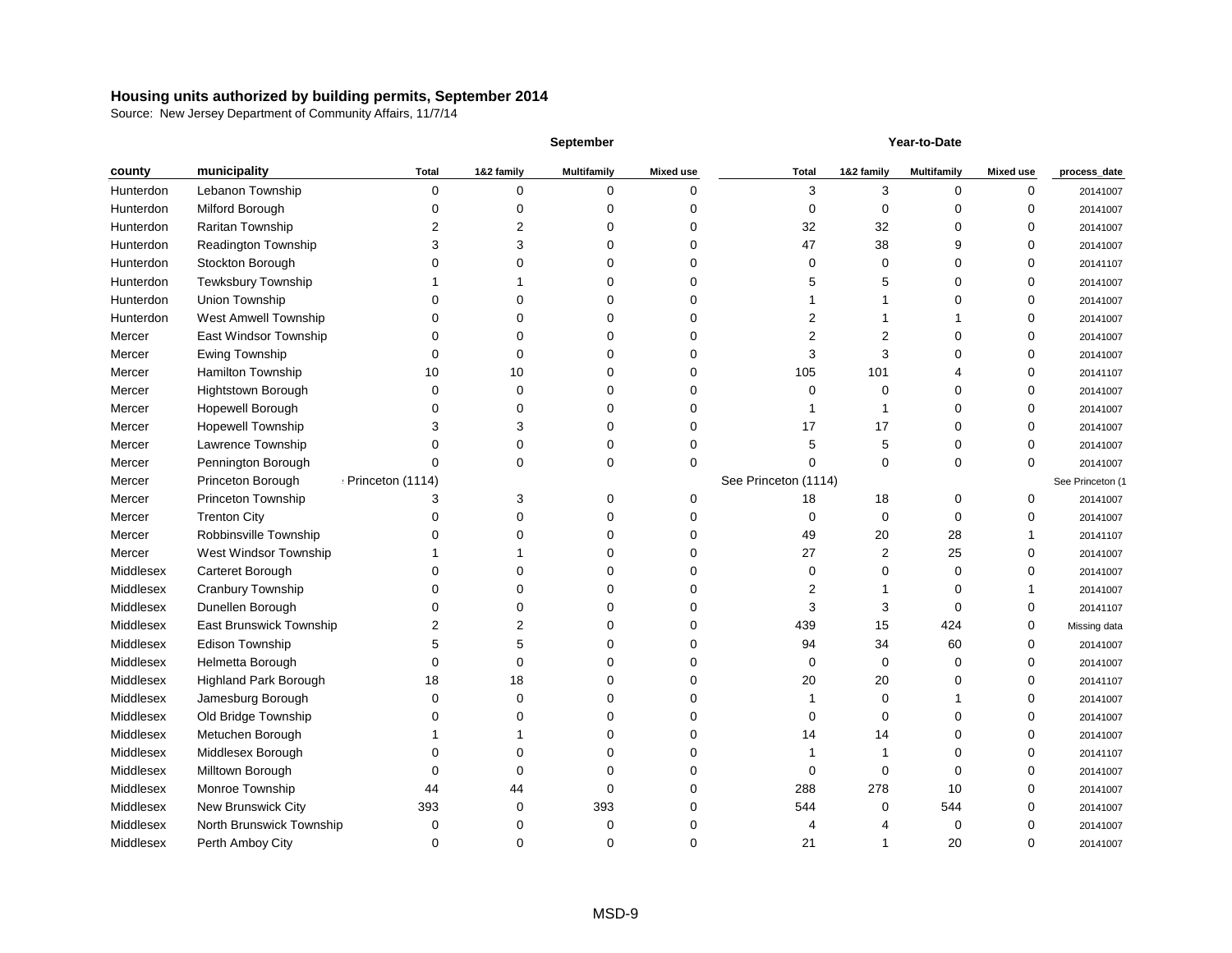|           |                              |                |                | <b>September</b>   |                  | Year-to-Date   |            |                    |                  |              |
|-----------|------------------------------|----------------|----------------|--------------------|------------------|----------------|------------|--------------------|------------------|--------------|
| county    | municipality                 | <b>Total</b>   | 1&2 family     | <b>Multifamily</b> | <b>Mixed use</b> | <b>Total</b>   | 1&2 family | <b>Multifamily</b> | <b>Mixed use</b> | process_date |
| Middlesex | Piscataway Township          |                |                | 0                  | 0                | 7              |            | 0                  | 0                | 20141007     |
| Middlesex | Plainsboro Township          | O              |                | 0                  | U                |                |            | ∩                  | n                | 20141007     |
| Middlesex | Sayreville Borough           |                |                | 0                  |                  | 14             | 14         |                    |                  | 20141007     |
| Middlesex | South Amboy City             |                |                | n                  |                  | 0              | 0          |                    |                  | 20141107     |
| Middlesex | South Brunswick Township     | 2              |                | 0                  |                  | 44             | 44         | 0                  |                  | 20141007     |
| Middlesex | South Plainfield Borough     |                |                | 0                  |                  | 99             | 35         | 64                 |                  | 20141007     |
| Middlesex | South River Borough          | 2              |                | 0                  |                  | 2              | 2          | 0                  |                  | 20141007     |
| Middlesex | Spotswood Borough            | 0              |                | 0                  |                  |                |            | Ω                  |                  | 20141007     |
| Middlesex | Woodbridge Township          | 14             |                | 8                  |                  | 44             | 36         |                    | ∩                | 20141007     |
| Monmouth  | Allenhurst Borough           | 2              |                | 0                  | O                | 2              | 2          | O                  | n                | 20141007     |
| Monmouth  | Allentown Borough            | 0              |                | 0                  | U                | O              | 0          |                    |                  | 20141107     |
| Monmouth  | <b>Asbury Park City</b>      | $\Box$         |                | 0                  | U                | 2              | 2          |                    | n                | 20141107     |
| Monmouth  | Atlantic Highlands Borough   | O              |                | 0                  |                  | 5              | 5          | O                  | ∩                | 20141007     |
| Monmouth  | Avon-by-the-Sea Borough      | 2              |                | 0                  | 2                | 21             | 13         |                    |                  | 20141007     |
| Monmouth  | <b>Belmar Borough</b>        | 0              |                | 0                  | U                | 8              | 8          |                    |                  | 20141007     |
| Monmouth  | <b>Bradley Beach Borough</b> |                |                | 0                  |                  | 2              | 2          |                    |                  | 20141007     |
| Monmouth  | <b>Brielle Borough</b>       |                |                | ი                  |                  | 12             | 12         | O                  |                  | 20141007     |
| Monmouth  | <b>Colts Neck Township</b>   |                |                | 0                  |                  |                |            |                    |                  | 20141007     |
| Monmouth  | Deal Borough                 |                |                | 0                  | 0                |                | 4          | Ω                  |                  | 20141107     |
| Monmouth  | Eatontown Borough            |                |                | 0                  |                  | 35             | 35         |                    |                  | 20141107     |
| Monmouth  | Englishtown Borough          |                |                | 0                  | 0                | $\Omega$       | 0          | Ω                  | n                | 20141007     |
| Monmouth  | Fair Haven Borough           |                |                | 0                  | U                | 17             | 17         |                    | ∩                | 20141007     |
| Monmouth  | Farmingdale Borough          | O              |                | 0                  | U                | ∩              | 0          | O                  | ∩                | 20141107     |
| Monmouth  | Freehold Borough             |                |                | ი                  |                  |                |            |                    |                  | 20141007     |
| Monmouth  | Freehold Township            |                |                | 0                  |                  | O              | 0          |                    |                  | 20141107     |
| Monmouth  | Highlands Borough            |                |                | n                  |                  | 14             | 14         |                    |                  | 20141007     |
| Monmouth  | <b>Holmdel Township</b>      |                |                | Ω                  |                  | 9              | 9          |                    |                  | 20141007     |
| Monmouth  | <b>Howell Township</b>       | 13             | 13             | 0                  |                  | 137            | 137        | O                  | ∩                | 20141007     |
| Monmouth  | Interlaken Borough           |                |                | 0                  | 0                | $\mathbf 0$    | 0          | 0                  | $\mathbf 0$      | 20141007     |
| Monmouth  | Keansburg Borough            |                |                | 0                  | 0                | 13             | 13         | 0                  | 0                | 20141007     |
| Monmouth  | Keyport Borough              | $\overline{2}$ |                | 0                  | 2                | $\overline{2}$ | 0          | 0                  | 2                | 20141007     |
| Monmouth  | Little Silver Borough        | 0              |                | 0                  | 0                | 15             | 14         |                    | 0                | 20141107     |
| Monmouth  | Loch Arbour Village          | 0              |                | 0                  | 0                | 0              | 0          | 0                  | ∩                | Missing data |
| Monmouth  | Long Branch City             | 5              |                | 0                  | 0                | 123            | 36         | 87                 | $\Omega$         | 20141107     |
| Monmouth  | Manalapan Township           |                |                | 0                  | 0                | 47             | 47         | $\mathbf 0$        | ∩                | 20141007     |
| Monmouth  | Manasquan Borough            | 2              | $\overline{c}$ | 0                  | 0                | 48             | 48         | 0                  |                  | 20141007     |
| Monmouth  | Marlboro Township            |                | $\pmb{0}$      |                    | 0                | 6              | 5          | 1                  | 0                | 20141007     |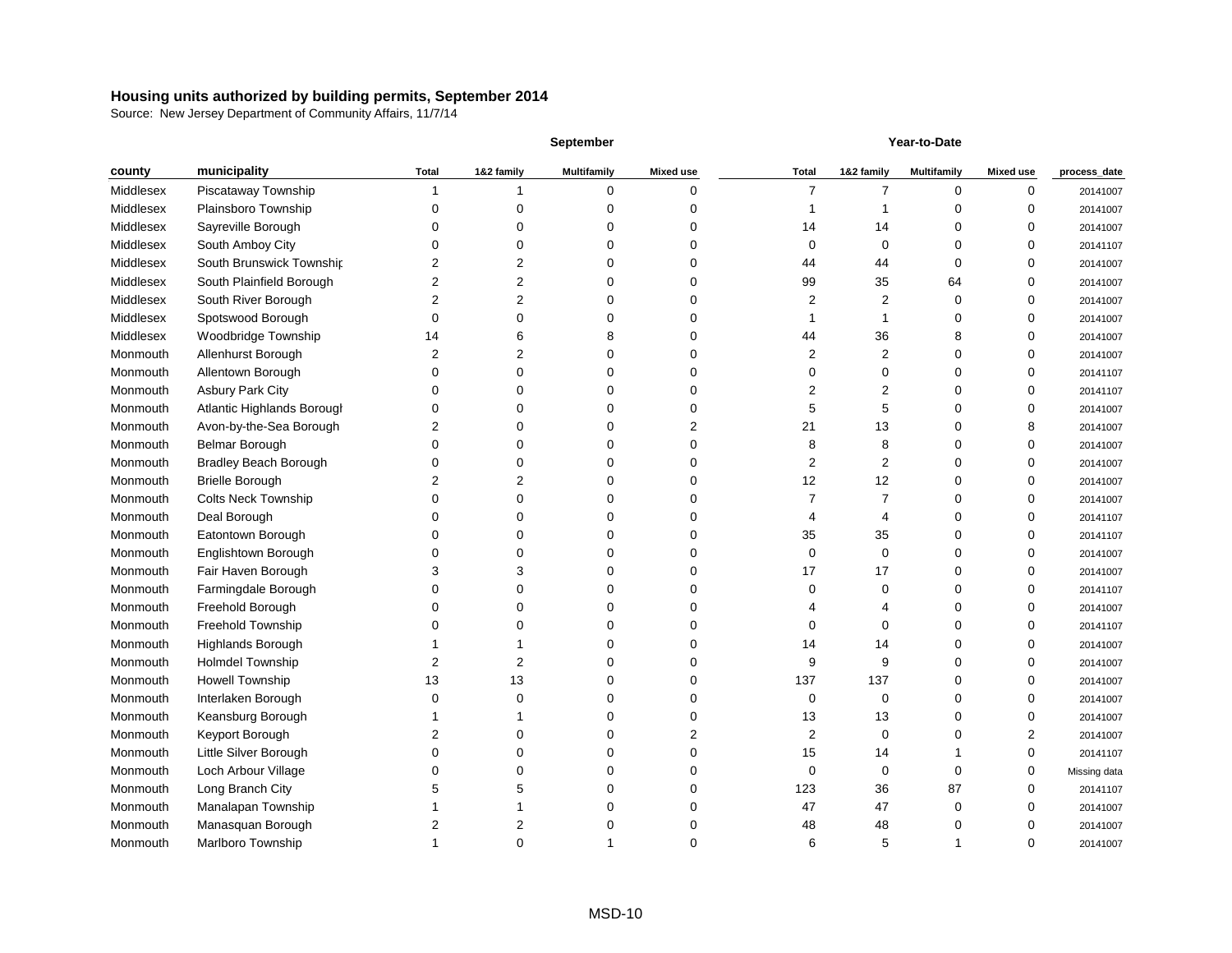|               |                             |              |            | September          |                  |              |                | Year-to-Date       |                  |              |
|---------------|-----------------------------|--------------|------------|--------------------|------------------|--------------|----------------|--------------------|------------------|--------------|
| county        | municipality                | <b>Total</b> | 1&2 family | <b>Multifamily</b> | <b>Mixed use</b> | <b>Total</b> | 1&2 family     | <b>Multifamily</b> | <b>Mixed use</b> | process_date |
| Monmouth      | Matawan Borough             |              |            | 0                  | 0                | 6            | $\overline{2}$ | $\mathbf 0$        | 4                | 20141107     |
| Monmouth      | Aberdeen Township           |              |            | ი                  |                  | 46           | 31             | 15                 |                  | 20141007     |
| Monmouth      | Middletown Township         | 2            |            | 0                  |                  | 44           | 44             | 0                  | 0                | 20141007     |
| Monmouth      | Millstone Township          |              |            | 0                  | 0                | 13           | 3              | 10                 | O                | 20141007     |
| Monmouth      | Monmouth Beach Borough      |              |            | ი                  |                  | 43           | 43             | 0                  | 0                | 20141107     |
| Monmouth      | Neptune Township            | O            |            | 0                  | n                | 230          | 17             | 213                | $\Omega$         | 20141007     |
| Monmouth      | Neptune City Borough        | No report    | No report  | No report          | No report        | 6            | 6              | 0                  | 0                | Missing data |
| Monmouth      | <b>Tinton Falls Borough</b> | O            |            | 0                  | 0                | 20           | 20             |                    | $\Omega$         | 20141007     |
| Monmouth      | Ocean Township              |              |            | 0                  | O                | 19           | 19             | O                  | O                | 20141007     |
| Monmouth      | Oceanport Borough           |              |            | ი                  |                  | 9            | 9              |                    |                  | 20141107     |
| Monmouth      | <b>Hazlet Township</b>      |              |            | ი                  |                  |              | 0              |                    |                  | 20141107     |
| Monmouth      | Red Bank Borough            |              |            |                    |                  | З            | 3              |                    | ∩                | 20141107     |
| Monmouth      | Roosevelt Borough           |              |            |                    |                  |              | 0              |                    |                  | 20141007     |
| Monmouth      | Rumson Borough              | 6            |            | 0                  |                  | 30           | 30             |                    | 0                | 20141007     |
| Monmouth      | Sea Bright Borough          | No report    | No report  | No report          | No report        | 0            | 0              |                    | 0                | Missing data |
| Monmouth      | Sea Girt Borough            | 3            |            | 0                  | 0                | 10           | 10             |                    | 0                | 20141007     |
| Monmouth      | Shrewsbury Borough          |              |            | 0                  | 0                | 11           | 10             |                    |                  | 20141107     |
| Monmouth      | Shrewsbury Township         |              |            | ი                  |                  | O            | 0              |                    |                  | 20141007     |
| Monmouth      | Lake Como Borough           |              |            | 0                  |                  | 2            | 2              |                    |                  | 20141107     |
| Monmouth      | Spring Lake Borough         | 2            |            | ი                  |                  | 16           | 12             |                    | 0                | 20141007     |
| Monmouth      | Spring Lake Heights Boro    | 0            |            | 0                  |                  | 5            | 5              |                    | 0                | 20141007     |
| Monmouth      | Union Beach Borough         |              |            | 0                  |                  | 52           | 51             |                    |                  | 20141007     |
| Monmouth      | Upper Freehold Township     |              |            | 0                  |                  | 9            | 9              |                    |                  | 20141007     |
| Monmouth      | Wall Township               |              |            | ი                  |                  | 30           | 30             |                    |                  | 20141007     |
| Monmouth      | West Long Branch Boroug     |              |            |                    |                  | 2            | 2              |                    |                  | 20141107     |
| <b>Morris</b> | <b>Boonton Town</b>         |              |            | O                  |                  |              | 0              |                    |                  | 20141107     |
| Morris        | <b>Boonton Township</b>     |              |            |                    |                  |              |                |                    |                  | 20141007     |
| Morris        | <b>Butler Borough</b>       |              |            |                    |                  |              |                |                    |                  | 20141007     |
| Morris        | Chatham Borough             |              |            | 0                  | 0                | 5            | 5              |                    | $\pmb{0}$        | 20141007     |
| Morris        | Chatham Township            |              |            | 0                  | 0                | 17           | 16             |                    |                  | 20141007     |
| Morris        | Chester Borough             |              |            | 0                  |                  | 0            | 0              |                    | 0                | 20141107     |
| Morris        | <b>Chester Township</b>     | 2            |            | 0                  | O                | 5            | 5              |                    |                  | 20141007     |
| Morris        | Denville Township           | 0            |            | O                  |                  | 17           | 17             |                    |                  | 20141107     |
| Morris        | Dover Town                  | O            |            | Ω                  |                  | 0            | 0              |                    |                  | 20141007     |
| Morris        | East Hanover Township       | 19           | 19         |                    |                  | 20           | 20             |                    |                  | 20141007     |
| Morris        | Florham Park Borough        |              |            | 0                  |                  | 18           | 18             |                    |                  | 20141107     |
| Morris        | Hanover Township            |              |            | 0                  | 0                | 5            | 5              | 0                  | 0                | 20141107     |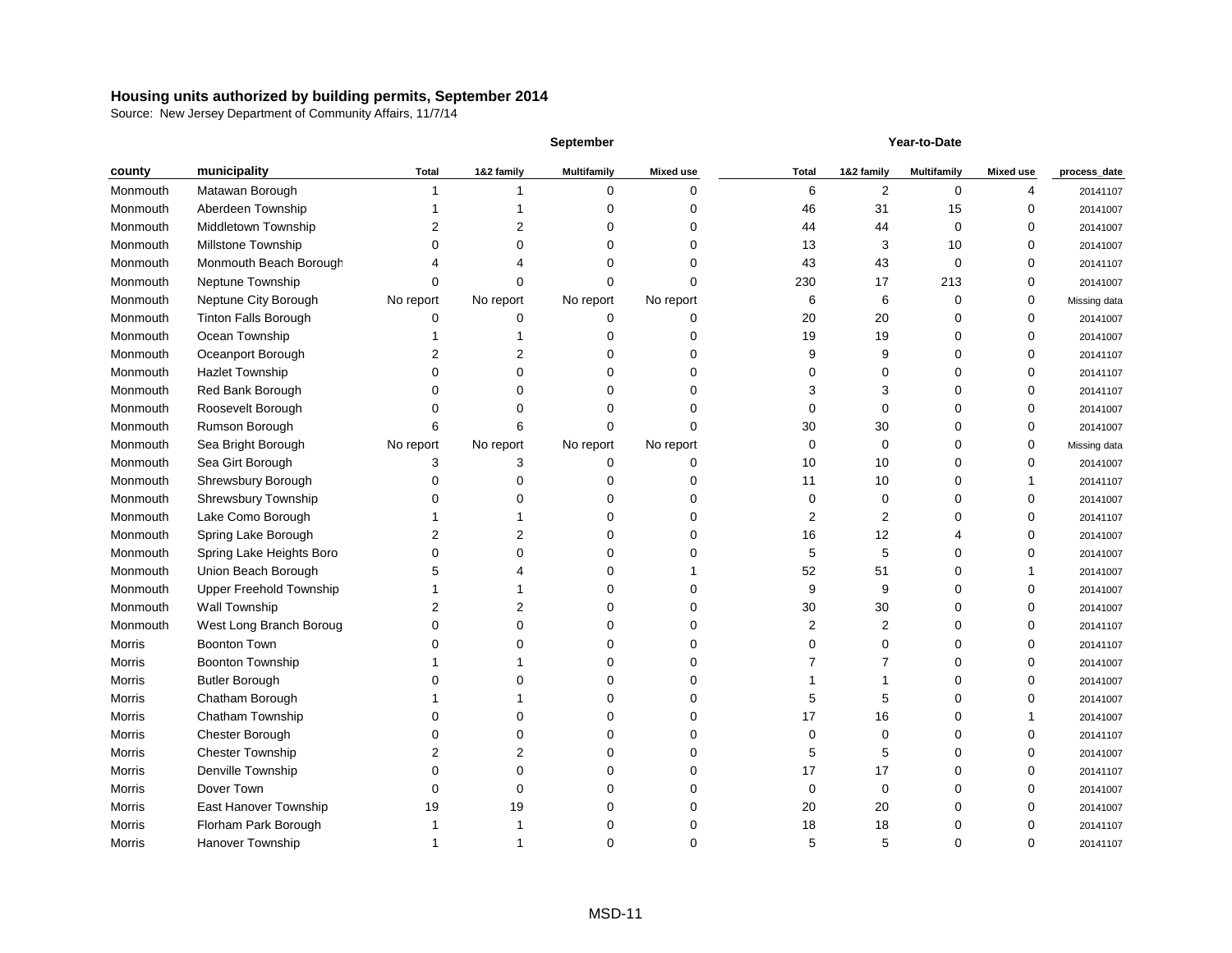|        |                           |              |             | <b>September</b>   |                  | Year-to-Date |                |                    |                  |              |
|--------|---------------------------|--------------|-------------|--------------------|------------------|--------------|----------------|--------------------|------------------|--------------|
| county | municipality              | <b>Total</b> | 1&2 family  | <b>Multifamily</b> | <b>Mixed use</b> | <b>Total</b> | 1&2 family     | <b>Multifamily</b> | <b>Mixed use</b> | process_date |
| Morris | Harding Township          | 0            | 0           | 0                  | 0                | 4            | 4              | 0                  | 0                | 20141007     |
| Morris | Jefferson Township        |              |             |                    | 0                |              | 5              | 0                  |                  | 20141107     |
| Morris | Kinnelon Borough          |              |             |                    | 0                |              | 2              |                    |                  | 20141007     |
| Morris | Lincoln Park Borough      |              |             |                    | U                | 0            | 0              | 0                  |                  | 20141007     |
| Morris | Madison Borough           |              |             |                    | 0                | 16           | 16             | 0                  |                  | 20141007     |
| Morris | Mendham Borough           |              |             |                    | 0                | 0            | 0              | 0                  |                  | 20141007     |
| Morris | Mendham Township          |              |             |                    | 0                |              | 0              | 0                  |                  | 20141007     |
| Morris | Mine Hill Township        |              |             |                    | O                |              | 6              | 0                  |                  | 20141007     |
| Morris | Montville Township        |              |             |                    | O                |              | 9              |                    | ∩                | 20141007     |
| Morris | Morris Township           | 16           | 16          |                    | 0                | 53           | 53             | 0                  | n                | 20141107     |
| Morris | Morris Plains Borough     | 2            |             |                    | 0                | 2            | $\overline{c}$ |                    |                  | 20141107     |
| Morris | Morristown Town           | 2            |             |                    | ი                | 2            | 2              |                    |                  | 20141007     |
| Morris | Mountain Lakes Borough    | ∩            |             |                    | O                |              | 9              | O                  |                  | 20141007     |
| Morris | Mount Arlington Borough   | 3            |             |                    | 0                | 6            | 6              | 0                  | $\Omega$         | 20141007     |
| Morris | Mount Olive Township      |              |             |                    | 0                | 51           | 51             | 0                  |                  | 20141007     |
| Morris | Netcong Borough           |              |             |                    | 0                | 0            | 0              | 0                  |                  | 20141107     |
| Morris | Parsippany-Troy Hills Twp |              |             |                    | ი                | 12           | 12             | 0                  |                  | 20141007     |
| Morris | Long Hill Township        |              |             |                    |                  |              |                |                    |                  | 20141007     |
| Morris | Pequannock Township       |              |             |                    | 0                | 14           | 14             | 0                  |                  | 20141007     |
| Morris | Randolph Township         |              |             |                    | 0                | 71           | 3              | 0                  | 68               | 20141007     |
| Morris | Riverdale Borough         |              |             |                    | 0                | 0            | 0              | 0                  | ∩                | 20141007     |
| Morris | Rockaway Borough          |              |             |                    | ი                | 14           | 2              | 12                 | ∩                | 20141007     |
| Morris | Rockaway Township         | 41           |             | 39                 | 0                | 82           |                | 78                 | ∩                | 20141007     |
| Morris | Roxbury Township          | U            |             | U                  | o                |              |                | 0                  |                  | 20141007     |
| Morris | Victory Gardens Borough   |              |             |                    | O                | 0            | 0              | 0                  |                  | 20141007     |
| Morris | Washington Township       |              |             |                    | O                | 15           | 15             | O                  |                  | 20141007     |
| Morris | <b>Wharton Borough</b>    |              |             |                    | 0                |              | 0              |                    |                  | 20141007     |
| Ocean  | Barnegat Light Borough    |              | 0           |                    | O                | 6            | 6              | 0                  | ∩                | 20141007     |
| Ocean  | Bay Head Borough          | 0            | 0           | 0                  | 0                | 0            | 0              | 0                  | $\mathbf 0$      | 20141007     |
| Ocean  | Beach Haven Borough       | 0            | 0           | 0                  | 0                | 26           | 24             | 0                  | 2                | 20141007     |
| Ocean  | Beachwood Borough         | $\mathbf 0$  | $\pmb{0}$   | 0                  | 0                | 6            | 6              | 0                  | 0                | 20141007     |
| Ocean  | <b>Berkeley Township</b>  | 8            | 8           | 0                  | 0                | 103          | 103            | 0                  | 0                | 20141007     |
| Ocean  | <b>Brick Township</b>     | 13           | 13          | 0                  | 0                | 122          | 122            | 0                  | ∩                | 20141007     |
| Ocean  | Toms River Township       | 57           | 49          | 8                  | 0                | 628          | 594            | 34                 | n                | 20141107     |
| Ocean  | Eagleswood Township       | $\mathbf 0$  | $\mathbf 0$ | 0                  | 0                | 3            | 3              | 0                  | n                | 20141007     |
| Ocean  | Harvey Cedars Borough     | 0            | 0           | 0                  | 0                | 6            | 6              | 0                  |                  | 20141007     |
| Ocean  | Island Heights Borough    | 0            | 0           | 0                  | 0                | 0            | $\mathbf 0$    | 0                  | 0                | 20141007     |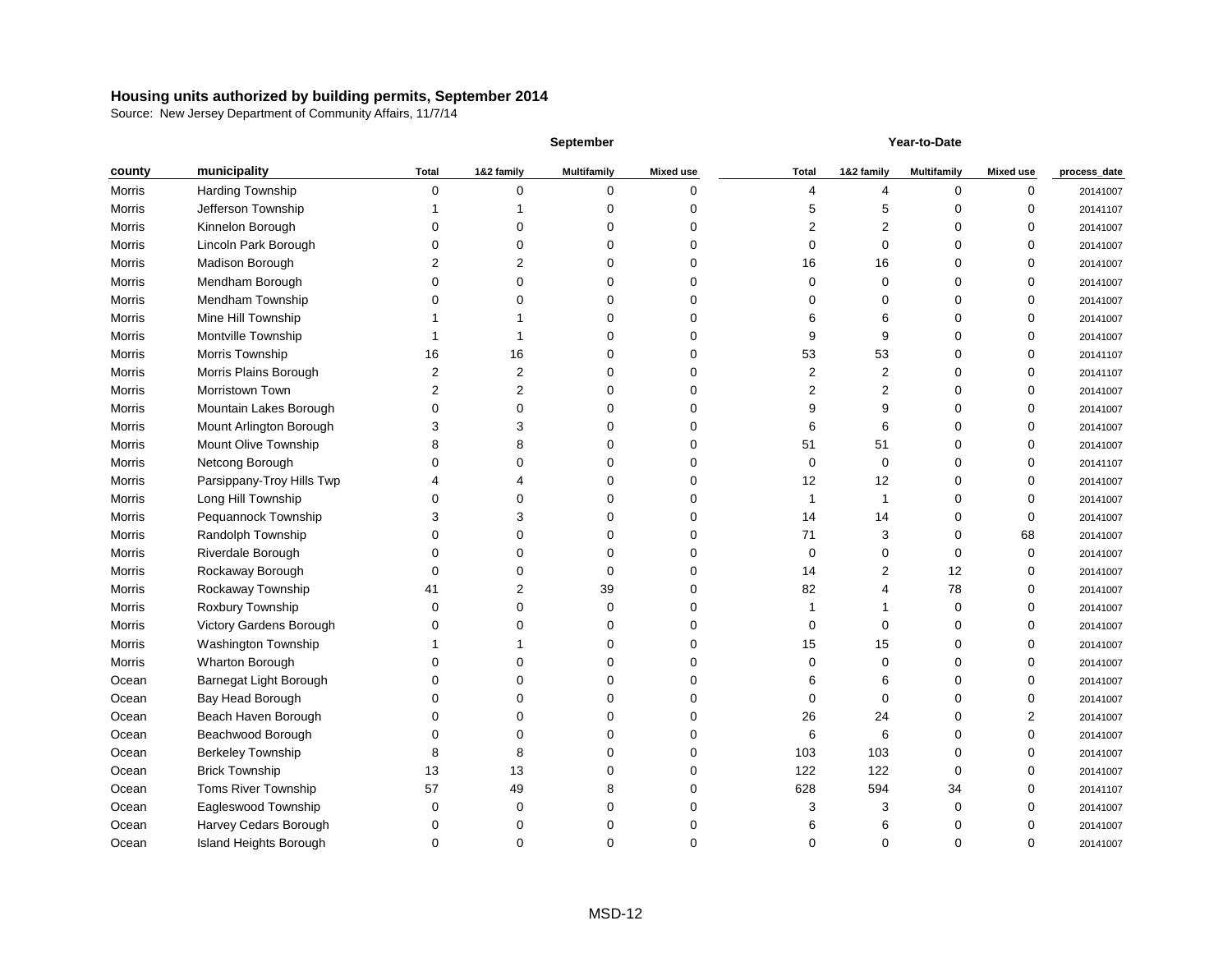|         |                             | <b>September</b> |            |                    | Year-to-Date     |              |                |                    |                  |              |
|---------|-----------------------------|------------------|------------|--------------------|------------------|--------------|----------------|--------------------|------------------|--------------|
| county  | municipality                | <b>Total</b>     | 1&2 family | <b>Multifamily</b> | <b>Mixed use</b> | <b>Total</b> | 1&2 family     | <b>Multifamily</b> | <b>Mixed use</b> | process_date |
| Ocean   | Jackson Township            | 6                | 6          | 0                  | 0                | 41           | 41             | 0                  | 0                | 20141007     |
| Ocean   | Lacey Township              | 13               | 13         |                    | O                | 70           | 70             | O                  | 0                | 20141107     |
| Ocean   | Lakehurst Borough           | 0                | 0          |                    | ი                | 0            | 0              | 0                  | 0                | 20141007     |
| Ocean   | Lakewood Township           | 41               | 41         |                    |                  | 504          | 476            | 28                 | 0                | 20141107     |
| Ocean   | Lavallette Borough          | 4                | 4          |                    |                  | 68           | 68             | 0                  | 0                | 20141007     |
| Ocean   | Little Egg Harbor Township  | 21               | 21         |                    | ი                | 185          | 184            | 0                  |                  | 20141007     |
| Ocean   | Long Beach Township         | 7                |            |                    | 0                | 109          | 109            | 0                  | 0                | 20141007     |
| Ocean   | Manchester Township         | 0                | 0          |                    | 0                | 7            | 7              | 0                  | 0                | 20141007     |
| Ocean   | Mantoloking Borough         | 5                | 5          |                    | ი                | 21           | 21             | 0                  | 0                | 20141007     |
| Ocean   | Ocean Township              | 10               | 10         | n                  | O                | 151          | 73             | 78                 | 0                | 20141007     |
| Ocean   | Ocean Gate Borough          | ∩                | ∩          |                    | ი                |              | 6              | 0                  | 0                | 20141007     |
| Ocean   | Pine Beach Borough          |                  |            |                    | U                |              |                | 0                  | O                | 20141107     |
| Ocean   | <b>Plumsted Township</b>    |                  |            |                    | n                | 5            | 5              | $\Omega$           | 0                | 20141007     |
| Ocean   | Point Pleasant Borough      |                  |            |                    | Ω                | 56           | 26             | 30                 | 0                | 20140908     |
| Ocean   | Point Pleasant Beach Borc   |                  |            |                    |                  | 34           | 22             | 12                 | 0                | 20141007     |
| Ocean   | Seaside Heights Borough     | No report        | No report  | No report          | No report        | 0            | $\mathbf 0$    | 0                  | 0                | Missing data |
| Ocean   | Seaside Park Borough        |                  |            | ი                  | 0                | 11           | 11             | 0                  | 0                | 20141007     |
| Ocean   | Ship Bottom Borough         |                  |            |                    |                  | 50           | 49             | 0                  |                  | 20141107     |
| Ocean   | South Toms River Borough    | 0                | 0          |                    | O                | 2            | $\overline{2}$ | O                  | 0                | 20141007     |
| Ocean   | <b>Stafford Township</b>    | 25               | 25         |                    | 0                | 257          | 257            |                    | 0                | 20141007     |
| Ocean   | Surf City Borough           | 3                | 3          | n                  | O                | 16           | 16             | O                  | 0                | 20141007     |
| Ocean   | <b>Tuckerton Borough</b>    |                  |            |                    | U                | 0            | 0              | O                  | 0                | 20141007     |
| Ocean   | <b>Barnegat Township</b>    |                  |            |                    | 0                | 63           | 63             | 0                  | 0                | 20141007     |
| Passaic | <b>Bloomingdale Borough</b> |                  |            |                    | n                | ∩            | U              | O                  |                  | 20141007     |
| Passaic | <b>Clifton City</b>         |                  |            |                    | O                | 24           |                | 23                 |                  | 20141007     |
| Passaic | Haledon Borough             |                  |            |                    |                  | ∩            | ი              | O                  | O                | 20141007     |
| Passaic | Hawthorne Borough           |                  |            |                    |                  |              |                |                    |                  | 20141007     |
| Passaic | Little Falls Township       |                  | 0          |                    |                  | 5            | 5              | 0                  | 0                | 20141007     |
| Passaic | North Haledon Borough       |                  | 0          | 0                  | 0                | 0            | 0              | 0                  | 0                | 20141007     |
| Passaic | Passaic City                | 0                | 0          | 0                  | 0                | ∩            | 0              | 0                  | 0                | 20141007     |
| Passaic | Paterson City               | 2                |            | 0                  | 0                | 141          | 14             | 127                | 0                | 20141007     |
| Passaic | Pompton Lakes Borough       |                  |            | 0                  | $\Omega$         |              |                | 0                  | 0                | 20141007     |
| Passaic | Prospect Park Borough       |                  |            |                    | O                |              | 0              | 0                  |                  | 20141107     |
| Passaic | Ringwood Borough            |                  |            | 0                  | 0                | 2            | $\overline{2}$ | 0                  |                  | 20141007     |
| Passaic | Totowa Borough              |                  |            |                    | 0                | 2            | 2              |                    |                  | 20141007     |
| Passaic | Wanaque Borough             |                  |            |                    | 0                |              | 5              |                    |                  | 20141007     |
| Passaic | Wayne Township              | 0                | 0          | 0                  | 0                | 15           | 15             | 0                  | 0                | 20141007     |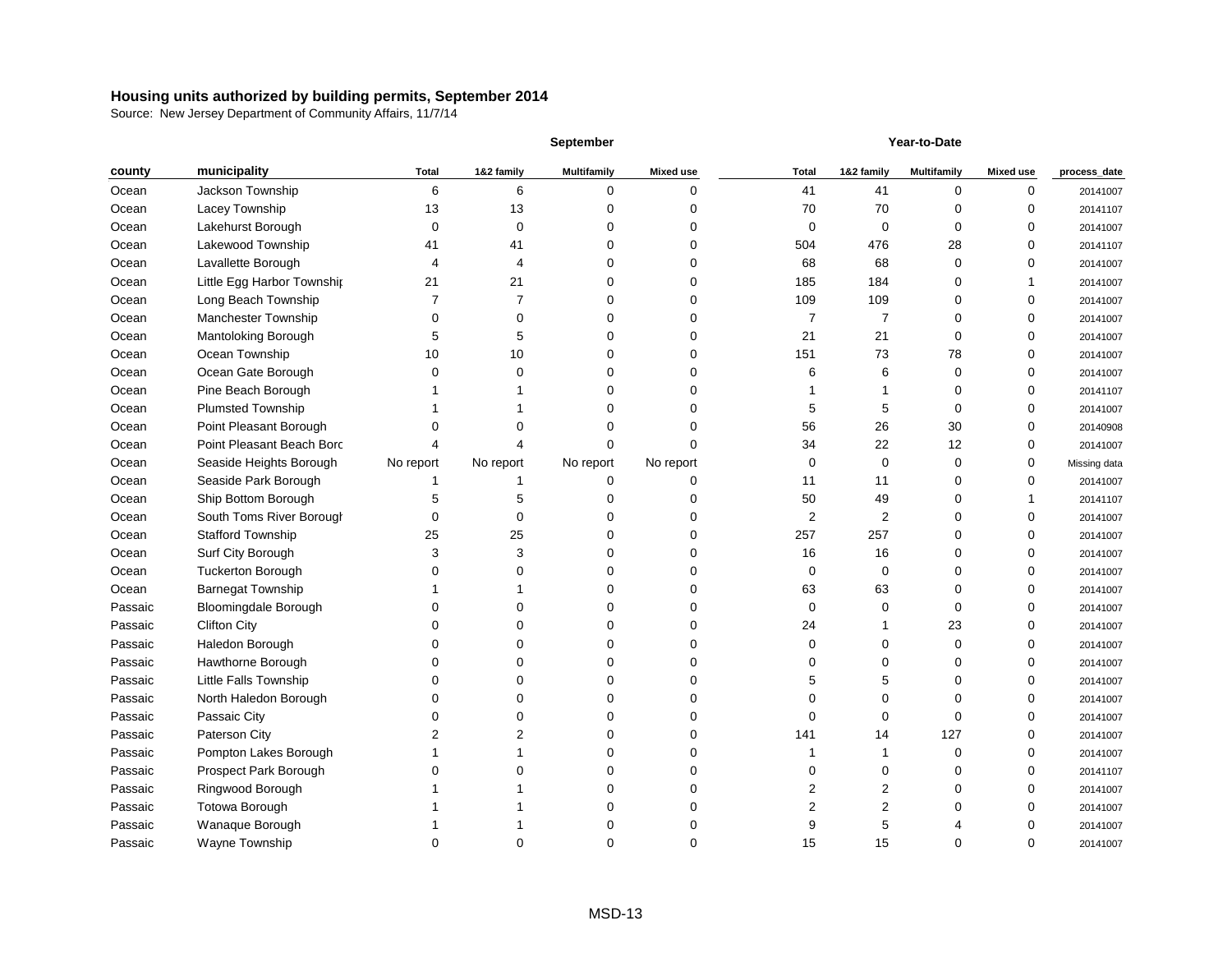|          |                               | <b>September</b> |            | Year-to-Date       |                  |              |            |                    |                  |              |
|----------|-------------------------------|------------------|------------|--------------------|------------------|--------------|------------|--------------------|------------------|--------------|
| county   | municipality                  | <b>Total</b>     | 1&2 family | <b>Multifamily</b> | <b>Mixed use</b> | <b>Total</b> | 1&2 family | <b>Multifamily</b> | <b>Mixed use</b> | process_date |
| Passaic  | West Milford Township         | 0                | $\Omega$   | 0                  | 0                | 4            | 4          | 0                  | 0                | 20141107     |
| Passaic  | Woodland Park Borough         | C                |            | O                  |                  | 45           | 5          | 40                 |                  | 20141007     |
| Salem    | Alloway Township              |                  |            |                    |                  |              |            | 0                  |                  | 20141007     |
| Salem    | Elmer Borough                 |                  |            |                    |                  |              |            |                    |                  | 20141007     |
| Salem    | Elsinboro Township            |                  |            |                    |                  |              | 0          |                    |                  | 20141007     |
| Salem    | Lower Alloways Creek Twp      |                  |            |                    |                  |              |            |                    |                  | 20141007     |
| Salem    | Mannington Township           |                  |            |                    |                  |              | 3          |                    |                  | 20141007     |
| Salem    | <b>Oldmans Township</b>       |                  |            |                    |                  |              |            |                    |                  | 20141007     |
| Salem    | Penns Grove Borough           |                  |            |                    |                  |              | 0          |                    |                  | 20141007     |
| Salem    | Pennsville Township           |                  |            |                    | U                |              |            |                    |                  | 20141007     |
| Salem    | Pilesgrove Township           |                  |            |                    |                  |              | 2          |                    |                  | 20141007     |
| Salem    | Pittsgrove Township           |                  |            |                    |                  |              | 5          |                    |                  | 20141007     |
| Salem    | Quinton Township              | No report        | No report  | No report          | No report        |              |            |                    |                  | Missing data |
| Salem    | Salem City                    | 0                |            | 0                  | 0                |              | 0          |                    |                  | 20141007     |
| Salem    | <b>Carneys Point Township</b> |                  |            | O                  |                  | 13           | 12         | O                  |                  | 20141007     |
| Salem    | Upper Pittsgrove Township     |                  |            |                    |                  | 5            | 5          |                    |                  | 20141007     |
| Salem    | Woodstown Borough             |                  |            |                    |                  |              | 0          |                    |                  | 20141007     |
| Somerset | <b>Bedminster Township</b>    |                  |            |                    |                  |              |            |                    |                  | 20141107     |
| Somerset | <b>Bernards Township</b>      |                  |            |                    |                  | 10           | 10         |                    |                  | 20141007     |
| Somerset | Bernardsville Borough         |                  |            |                    |                  |              | 9          |                    |                  | 20141007     |
| Somerset | Bound Brook Borough           |                  |            | O                  | O                | 5            | 5          |                    |                  | 20140908     |
| Somerset | <b>Branchburg Township</b>    |                  |            |                    |                  | 8            | 8          |                    |                  | 20141007     |
| Somerset | <b>Bridgewater Township</b>   |                  |            | U                  | O                | 17           | 17         | 0                  | ∩                | 20141107     |
| Somerset | Far Hills Borough             | No report        | No report  | No report          | No report        | 0            | 0          | 0                  |                  | Missing data |
| Somerset | Franklin Township             | 23               | 23         | 0                  | 0                | 314          | 243        | 71                 |                  | 20141107     |
| Somerset | <b>Green Brook Township</b>   |                  |            |                    |                  | 2            | 2          | 0                  |                  | 20141007     |
| Somerset | Hillsborough Township         |                  |            |                    |                  | 117          | 33         | 84                 |                  | 20141107     |
| Somerset | Manville Borough              |                  |            |                    |                  | 2            | 2          | 0                  | ∩                | 20141007     |
| Somerset | Millstone Borough             |                  |            | 0                  | 0                | 0            | 0          | 0                  | 0                | 20141007     |
| Somerset | Montgomery Township           | 6                |            | 0                  | 0                | 55           | 55         | 0                  | ∩                | 20141007     |
| Somerset | North Plainfield Borough      | 0                |            | 0                  | 0                | 0            | 0          | 0                  |                  | 20141107     |
| Somerset | Peapack and Gladstone Bo      | 0                |            | 0                  | 0                | 3            | 3          | 0                  |                  | 20140908     |
| Somerset | Raritan Borough               |                  |            | 0                  | 0                | 12           | 12         | 0                  |                  | 20141107     |
| Somerset | Rocky Hill Borough            | 0                |            | 0                  | 0                | 0            | 0          | 0                  |                  | 20141007     |
| Somerset | Somerville Borough            | 0                |            | 0                  | O                |              | 0          | 0                  |                  | 20141007     |
| Somerset | South Bound Brook Boro        | 0                |            | 0                  | O                | 3            | 3          | 0                  |                  | 20141007     |
| Somerset | Warren Township               | $\overline{2}$   | 2          | 0                  | 0                | 17           | 17         | 0                  | 0                | 20141007     |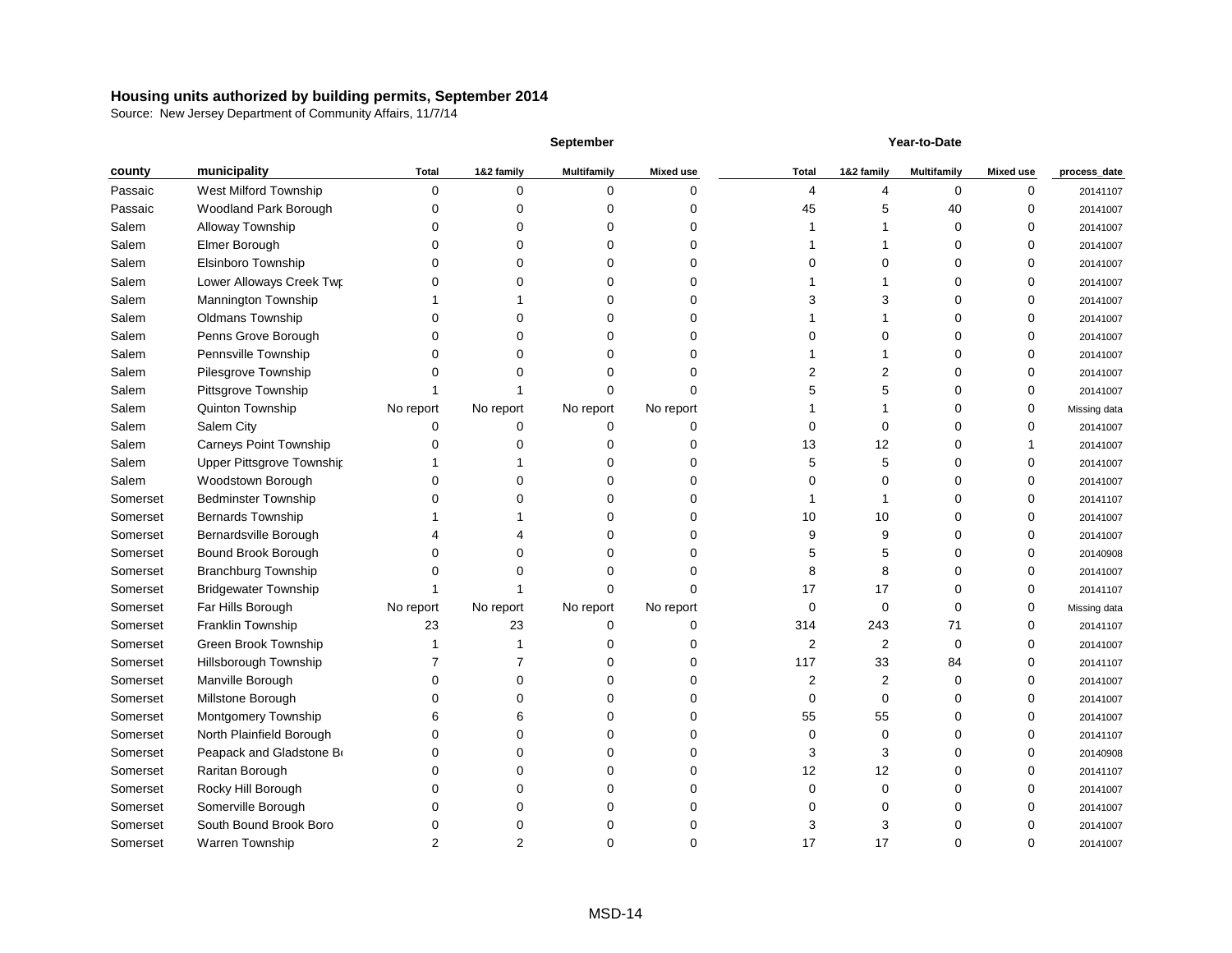|               |                            |                | <b>September</b> |                    |                  | Year-to-Date   |                |                    |                  |              |  |
|---------------|----------------------------|----------------|------------------|--------------------|------------------|----------------|----------------|--------------------|------------------|--------------|--|
| county        | municipality               | <b>Total</b>   | 1&2 family       | <b>Multifamily</b> | <b>Mixed use</b> | <b>Total</b>   | 1&2 family     | <b>Multifamily</b> | <b>Mixed use</b> | process_date |  |
| Somerset      | Watchung Borough           | $\overline{2}$ | $\overline{2}$   | 0                  | 0                | 22             | 7              | 15                 | 0                | 20141107     |  |
| <b>Sussex</b> | Andover Borough            |                |                  |                    | O                | ∩              | 0              | O                  | 0                | 20141107     |  |
| <b>Sussex</b> | Andover Township           |                |                  |                    | 0                |                | ი              |                    |                  | 20141007     |  |
| <b>Sussex</b> | <b>Branchville Borough</b> |                |                  |                    |                  |                |                |                    |                  | 20141007     |  |
| Sussex        | <b>Byram Township</b>      |                |                  |                    |                  |                | 2              |                    | 0                | 20141107     |  |
| Sussex        | Frankford Township         |                |                  |                    | ი                |                | 6              |                    |                  | 20141007     |  |
| Sussex        | Franklin Borough           |                |                  |                    |                  |                | $\mathbf 0$    |                    |                  | 20141007     |  |
| <b>Sussex</b> | Fredon Township            |                |                  |                    | U                |                | 0              |                    | 0                | 20141007     |  |
| <b>Sussex</b> | Green Township             |                |                  |                    | n                |                |                |                    | 0                | 20141007     |  |
| <b>Sussex</b> | Hamburg Borough            |                |                  |                    | 0                |                | ი              |                    | 0                | 20141007     |  |
| <b>Sussex</b> | Hampton Township           |                |                  |                    | ი                |                |                |                    |                  | 20141007     |  |
| <b>Sussex</b> | Hardyston Township         |                |                  |                    | 0                |                | 5              |                    |                  | 20141007     |  |
| <b>Sussex</b> | Hopatcong Borough          |                |                  |                    | n                |                | 3              |                    | 0                | 20141107     |  |
| Sussex        | Lafayette Township         |                |                  |                    | ი                |                | 2              |                    | 0                | 20141107     |  |
| <b>Sussex</b> | Montague Township          |                |                  |                    | n                |                |                |                    |                  | 20141007     |  |
| <b>Sussex</b> | Newton Town                |                |                  |                    |                  |                | ი              |                    |                  | 20141007     |  |
| <b>Sussex</b> | Ogdensburg Borough         |                |                  |                    | n                |                | ი              |                    | 0                | 20141007     |  |
| <b>Sussex</b> | Sandyston Township         |                |                  |                    |                  |                |                |                    | 0                | 20141107     |  |
| <b>Sussex</b> | Sparta Township            |                |                  |                    | 0                |                |                |                    | 0                | 20141107     |  |
| Sussex        | Stanhope Borough           |                |                  |                    | 0                |                | 0              |                    | 0                | 20141007     |  |
| <b>Sussex</b> | <b>Stillwater Township</b> |                |                  |                    | U                |                | $\overline{2}$ |                    | 0                | 20141007     |  |
| <b>Sussex</b> | Sussex Borough             |                |                  |                    | n                |                | 0              |                    | 0                | 20141007     |  |
| <b>Sussex</b> | Vernon Township            | 0              |                  | n                  | 0                |                | 2              |                    | 0                | 20141107     |  |
| Sussex        | <b>Walpack Township</b>    | No report      | No report        | No report          | No report        |                | ი              |                    |                  | Missing data |  |
| Sussex        | Wantage Township           |                |                  | ი                  | 0                |                | 5              |                    |                  | 20141007     |  |
| Union         | Berkeley Heights Township  |                |                  |                    |                  | 10             | 10             | U                  | 0                | 20141007     |  |
| Union         | <b>Clark Township</b>      |                |                  |                    | O                | 202            | 16             | 186                | 0                | 20141007     |  |
| Union         | <b>Cranford Township</b>   |                |                  |                    | O                | 25             | 25             | 0                  | 0                | 20141007     |  |
| Union         | Elizabeth City             | 8              | 8                | 0                  | 0                | 201            | 45             | 156                | 0                | 20141107     |  |
| Union         | Fanwood Borough            | 0              | 0                | 0                  | 0                |                | 4              | $\Omega$           | 0                | 20141007     |  |
| Union         | Garwood Borough            | 0              | 0                | 0                  | 0                | 2              | $\overline{2}$ | 0                  | 0                | 20141007     |  |
| Union         | Hillside Township          | O              | ∩                | 0                  | 0                |                |                | $\Omega$           | 0                | 20141107     |  |
| Union         | Kenilworth Borough         |                |                  | 0                  | 0                | $\overline{2}$ | $\overline{2}$ | $\Omega$           | 0                | 20141007     |  |
| Union         | <b>Linden City</b>         | 3              |                  | 0                  | 0                | 233            | 9              | 224                | 0                | 20141007     |  |
| Union         | Mountainside Borough       | 0              | ∩                | 0                  | 0                | 5              | 5              | $\Omega$           | 0                | 20141007     |  |
| Union         | New Providence Borough     | 0              | 0                | 0                  | 0                | 242            |                | 241                | 0                | 20141107     |  |
| Union         | <b>Plainfield City</b>     | 1              |                  | 0                  | 0                | 6              | 6              | $\pmb{0}$          | 0                | 20141007     |  |